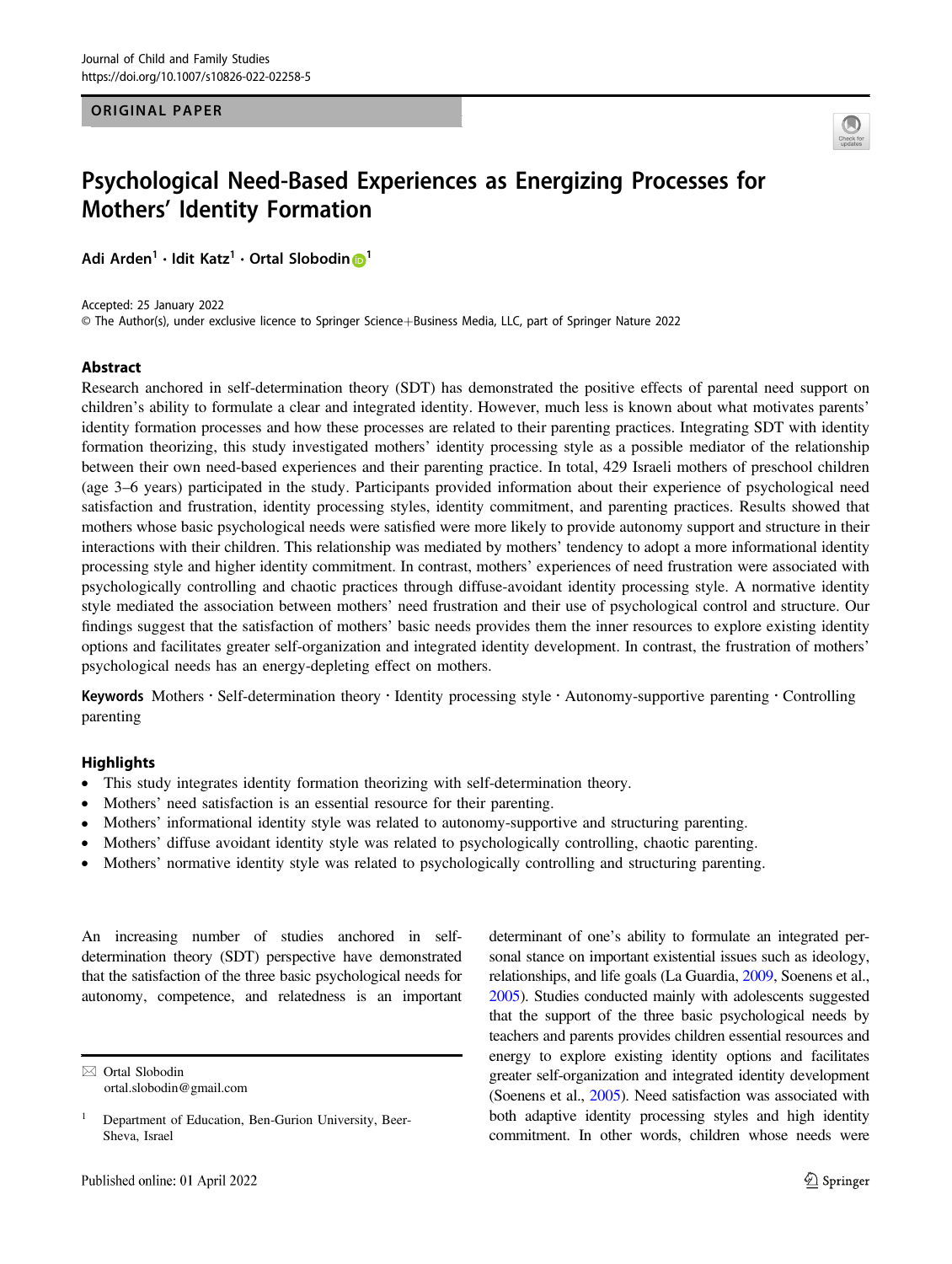satisfied were more likely to use adaptive strategies to process identity-relevant information, make personal decisions, and negotiate identity-relevant problems and develop increased strength and clarity of these self-relevant standards, goals, and beliefs (Berzonsky, [2003](#page-11-0)). Conversely, the frustration of psychological needs limits children's active and critical thinking and results in a fragmented, loosely integrated identity structure (Berzonsky & Ferrari, [1996](#page-11-0)). However, much less is known about what motivates parents' identity formation processes (Piotrowski, [2020\)](#page-13-0) and how these processes are related to their parenting practices. Given the importance of parental identity processing style to both parents' well-being and their parenting behavior (Fadjukoff et al. [\(2016](#page-12-0))), it is necessary to explore the factors that energize parents to invest in identity exploration and commitment.

## Autonomy-Supportive and Controlling Parenting

Self -determination theory (SDT) posits that all individuals are endowed with three universal psychological needs: the need for autonomy, the need for competence, and the need for relatedness. These three basic needs were broadly defined as critical resources underlying individuals' natural inclination to move towards increasing self-organization, adjustment, and flourishing (Vansteenkiste et al., [2020](#page-14-0)). The concept of autonomy reflects the feeling of being the origin of one's own behaviors. Competence is described as the feeling of achieving desired outcomes, and relatedness is defined as the feeling of being understood and cared for by others.

Need satisfaction can be facilitated through meaningful interactions with key socialization figures, such as teachers and parents (Ahmad et al., [2013](#page-10-0), Vansteenkiste & Ryan, [2013\)](#page-14-0). Current SDT literature defines need support primarily by parents' and teachers' ability to provide autonomy support and structure (Aelterman et al., [2019](#page-10-0), Moè & Katz, [2020a\)](#page-13-0). Parents who provide autonomy support give meaningful rationales, offer choices which children value, seek and acknowledge children's perspectives and nurture children's internal motivation, interest, and enjoyment. Structuring parents typically define clear rules, expectations, and guidelines that help to facilitate a child's experience of competence. When rules, guidelines, and contingencies are spelled out, and clear feedback is provided for behavior, children are most likely to achieve success and have a sense of perceived control. Autonomy support and structure are considered to be motivating because they satisfy children's basic psychological needs for autonomy, competence, and relatedness (Aelterman et al., [2019](#page-10-0)), as defined by STD. In contrast, parents and teachers who use psychologically controlling and chaotic practices are likely to frustrate children's three basic psychological needs. Psychologically controlling parents tend to adopt a tunnel view in which their own expectations and preferences get prioritized. Such parents motivate children by inducing internal (e.g., guilt -induction) or external (e.g., intimidating, use of behaviorally contingent rewards) pressures and providing feedback in a manipulative, rather than informational manner (Bartholomew et al., [2011,](#page-11-0) Soenens & Vansteenkiste, [2011](#page-13-0)). Chaotic parenting is characterized by inconsistent, erratic, or arbitrary practices or emotion, as well as a lack of or unclear limits. The controlling and chaotic styles are considered need -frustrating because children feel incompetent, neglected, and unimportant (Sierens et al., [2009\)](#page-13-0). Many studies within the SDT framework showed that autonomy-supportive, structuring parenting is associated with beneficial academic, psychological, and health outcomes (e.g., Katz et al., [2019,](#page-12-0) Wuyts et al., [2017\)](#page-14-0), while psychologically controlling, chaotic parenting is associated with maladaptive outcomes, as indicated by children's school underachievement (e.g., Su et al., [2014](#page-13-0)), lower academic competence (e.g., Marbell & Grolnick, [2013](#page-13-0)), lower motivation to learn (e.g., Katz et al., [2011](#page-12-0)), and higher academic drop-out rates (Ricard & Pelletier, [2016](#page-13-0)).

# Parental Need-Based Experiences as Antecedents of Parenting Practices

While the relationship between children's satisfaction of the three basic psychological needs and their development is well established, research has only recently recognized the importance of need satisfaction for parents' well-being (Ross-Plourde & Basque, [2019\)](#page-13-0) as much as for their ability to provide autonomy-supportive parenting (Brenning & Soenens, [2017](#page-13-0), Costa et al., [2018](#page-11-0)). The idea of "support provided to the supporters" (Katz et al., [2011](#page-12-0)) is well researched in the relations between students and teachers. The experience of need satisfaction promotes teachers' selfefficacy, elevates work engagement, facilitates positive emotions, and reduces burnout (Tschannen-Moran & Hoy, [2007](#page-14-0)). Hence, need satisfaction serves as an internal resource of motivation and energy (Chen et al., [2015](#page-11-0)) which facilitates teachers' ability to support their students (Assor et al., [2020,](#page-11-0) Moè & Katz, [2020b\)](#page-13-0). The relationship between parents' basic need experiences and their parenting styles was identified both at the between-parent level (van der Kaap-Deeder et al., [2015\)](#page-12-0) and the within-parent level (Mabbe et al., [2018\)](#page-13-0). At the between-parent level, fathers' and mothers' need satisfaction was associated with less controlling parenting (de Haan et al., [2013\)](#page-12-0). At the withinparent level, daily variability in fathers' and mothers' need satisfaction was uniquely related to day-to-day variability in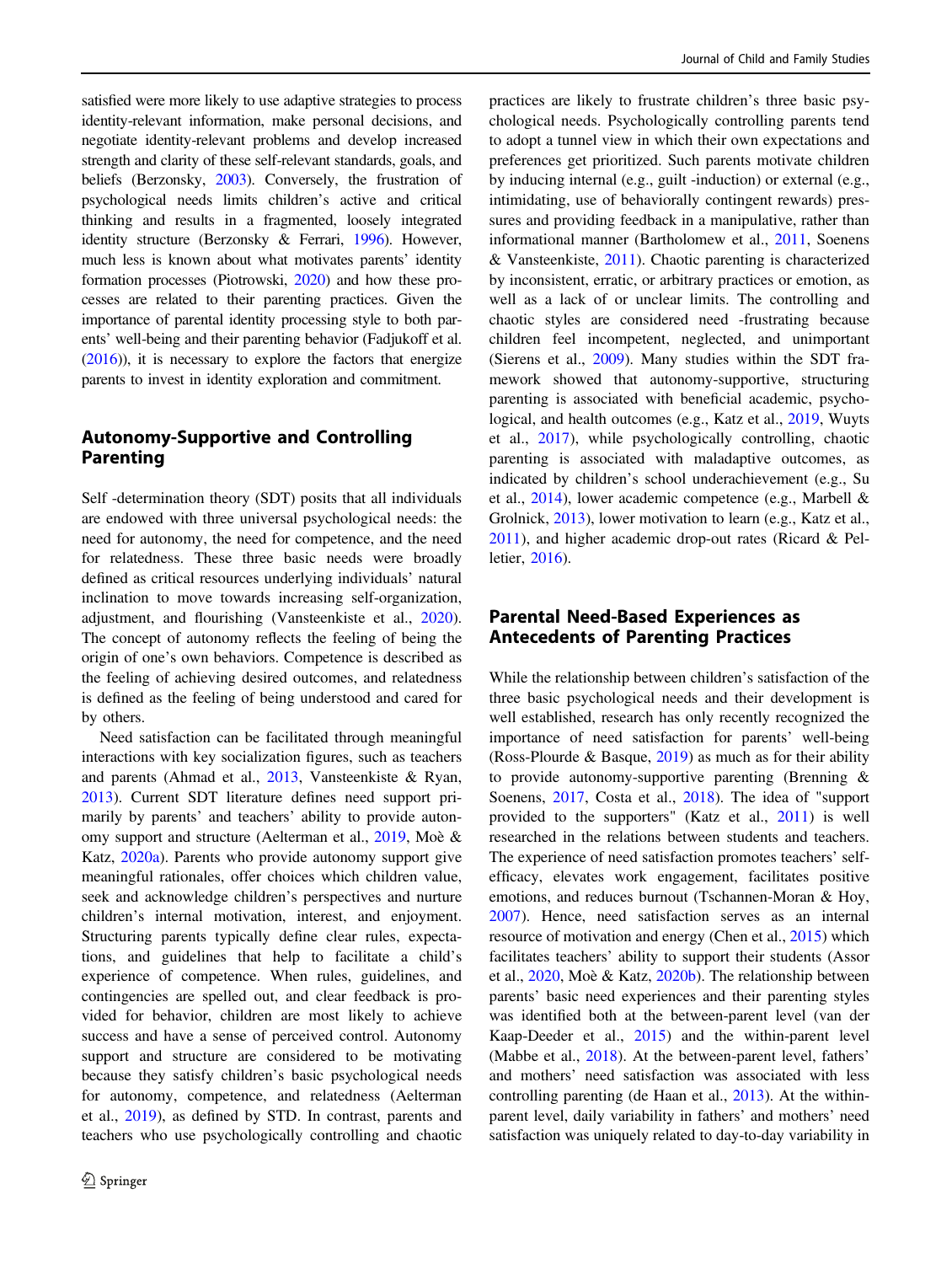autonomy practices parenting, whereas daily variability in parental need frustration was uniquely related to daily variability in controlling parenting practices (Mabbe et al., [2018\)](#page-13-0). These findings correspond to the dual-process model within the SDT, which distinguishes between the "bright" socialization pathway (where need satisfaction is more strongly related to adaptive outcomes) and the "dark" pathway (where need frustration is more strongly associated with maladjustment) (Soenens et al., [2017\)](#page-13-0).

Despite the growing recognition of the association between parents' psychological need-based experiences and their parenting style, only a few studies have examined the underlying mechanisms explaining these relations.

These studies found that parental availability and vitality mediated the association between parental need satisfaction and autonomy support, whereas stress mediated the association between parental need frustration and controlling parenting (Dieleman et al., [2019,](#page-11-0) van der Kaap-Deeder et al., [2019](#page-12-0)). While these studies highlighted the role of the environment in supporting parents' basic needs, they overlooked parental characteristics that may affect their perception of the environment as satisfying or frustrating. SDT research suggests that individuals' tendency to capture their environments as informational or pressuring (autonomous orientation or controlled orientation, respectively) was associated with their identity processing style (Soenens et al., [2005](#page-13-0)). For example, youth with autonomous orientation who base their actions upon personal values and interests were more likely to actively seek out and process identity-relevant information, whereas youth who organize their behavior based on external controls and constraints (controlled orientation) tend to define themselves in terms of the norms and expectations held by significant others (Soenens et al., [2005](#page-13-0)). These findings indicate that inter-individual variability in the ways parents process and interpret potentially satisfying or frustrating interactions with their social environments may explain how and to what extent need-based experiences are translated into certain parenting practices.

## Parental Identity Processing Styles

Parenting is regarded as a focal life domain by most adults. It has been defined as a reflexive process (Fracasso, [2017](#page-12-0)), that entails thought, emotions, beliefs, and values as well as interactions both with children and other adults (Fadjukoff et al. [\(2016](#page-12-0))). Previous research has demonstrated that for mothers and fathers alike, becoming a parent is a crucial transformation within the life course, involving major transformations in identity and relationships (Ahlborg et al., [2009,](#page-10-0) Perun, [2013\)](#page-13-0).

Parental identity processes are important predictors of parents' attitudes and behaviors. Fadjukoff et al. ([2016\)](#page-12-0)

found that parental identity achievement was associated with authoritative, child-centered, higher nurturance, and structured parenting style. In contrast, non-committed parental identity was associated with a low level of nurturance. Therefore, parents' approach to issues and conflicts related to their parental role may be considered a good indicator of the practices they tend to use.

In line with Berzonsky's [\(1990](#page-11-0)) conceptualization, identity comprises the social–cognitive strategies that individuals prefer to use to process identity-relevant information, make personal decisions, and negotiate identityrelevant problems. Berzonsky [\(1989](#page-11-0), [1990\)](#page-11-0) proposed three identity-processing orientations: informational, normative, and diffuse–avoidant. Individuals with an informational style openly seek out and actively evaluate selfrelevant information. They were found to be self-reflective, conscientious, open to experience, problem-focused, and vigilant decision-makers (Berzonsky, [1990,](#page-11-0) Berzonsky & Ferrari, [1996\)](#page-11-0). Those who have a normative style follow the expectations and prescriptions of others, with marked rigidity in exploring or incorporating new information that may challenge or threaten their self-structure. Finally, those with a diffuse-avoidant style actively evade considering information and situations that challenge identity-relevant decisions until ultimately, they are coerced by situational demands or incentives to follow a course of action (Berzonsky & Neimeyer, [1994\)](#page-11-0). Individuals with a diffuseavoidant style have been found to utilize maladaptive coping mechanisms (Berzonsky, [1992](#page-11-0), Soenens et al., [2005](#page-13-0)), to be prone to feelings of shame (Lutwak et al., [1998](#page-12-0)), and to display externalization problems (Adams et al., [2001\)](#page-10-0). Identity styles are also associated with differences in identity commitments.

Research suggests that an informational style was used by youth who have achieved or are in the process of forming personal identity commitments. A normative processing style was associated with foreclosed identity commitments, formed without an active process of selfexploration. Finally, a diffuse-avoidant identity processing style was used by uncommitted adolescents classified as having a diffusion identity status (Berzonsky & Neimeyer, [1994](#page-11-0), Schwartz et al., [2000\)](#page-13-0).

Appling Berzonsky's model to the development of parental identity, Piotrowski ([2018\)](#page-13-0) recently suggested that when an individual becomes a parent, there is a process of greater or lesser identity commitment and identification with the parental role, which manifests itself in the level of satisfaction and self-confidence in performing this role. Identity commitment in the parenting domain is usually accompanied by in-depth exploration, which is expressed in the search for information about the child and about parenting. In his research, Piotrowski [\(2018](#page-13-0)) showed that identity commitment in the parental domain was positively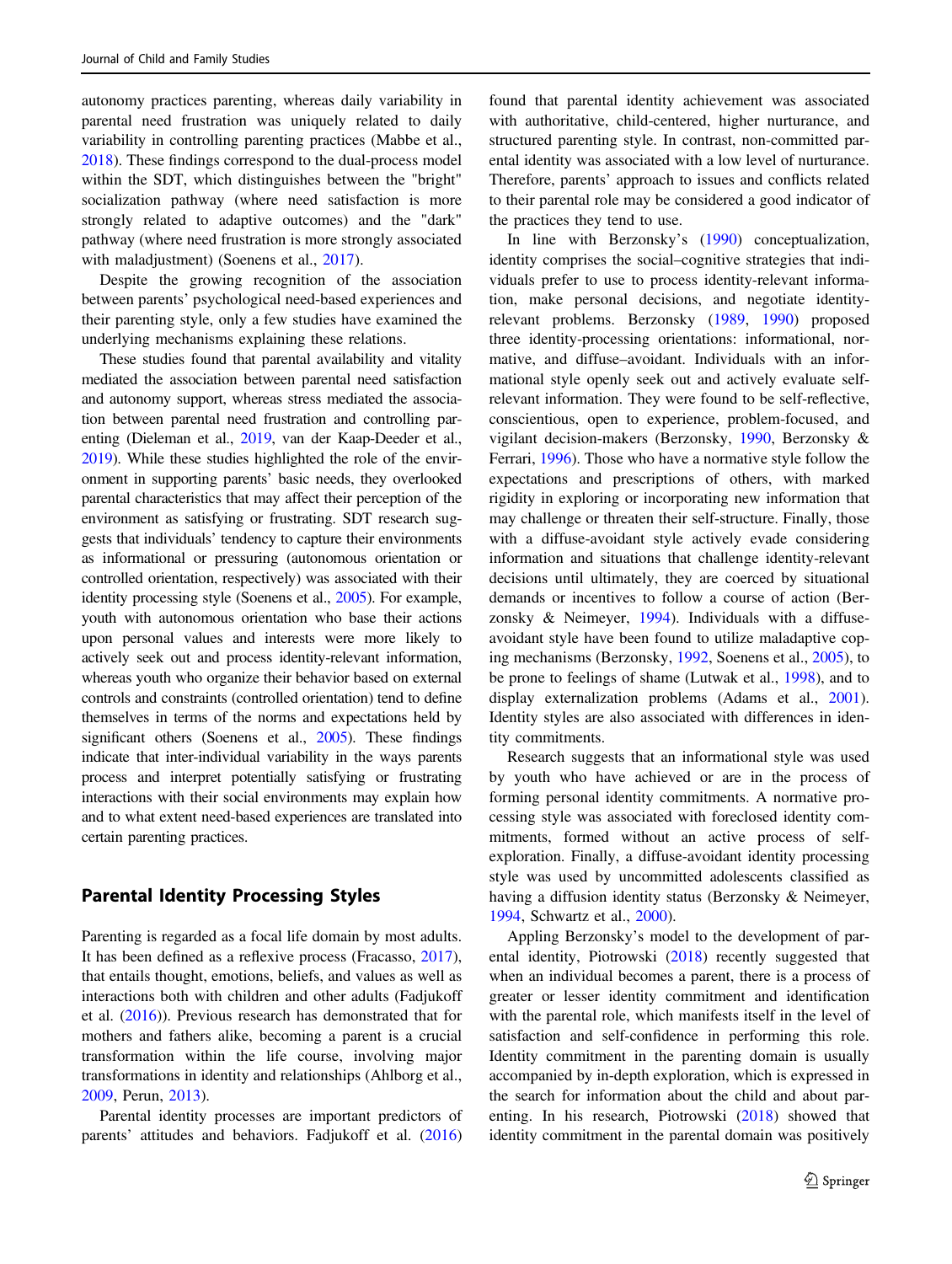related to general life satisfaction, vocational identity development, and a general sense of identity. The diffuseavoidant identity style was positively related to difficulties in developing a stable parental identity. In the current study, we wished to provide further insight into the development of parental identity by focusing on the motivational underpinnings of the identity exploration process and the association between parents' identity processing style and their parenting practices.

# Need Satisfaction as an Energizer for Parental Identity Processes

Studies bridging the SDT with Berzonsky's social–cognitive model suggested that the satisfaction of the three basic psychological needs is an important determinant of one's ability to formulate a clear and integrated personal stance on important existential issues such as ideology, values, relationships, and life goals (La Guardia, [2009,](#page-12-0) Soenens et al., [2005\)](#page-13-0). In SDT, the self is viewed as a source of energy and growth that, ideally, provides individuals with opportunities to use increasingly sophisticated strategies of identity construction (Luyckx et al., [2009](#page-13-0), Ryan & Deci, [2003](#page-13-0)). Therefore, when people's basic psychological needs are satisfied, they would have the vitality and energy necessary to engage in identity construction strategies. In contrast, when people's needs are frustrated, they may be more likely to take shorter and less energy-consuming trajectories of identity formation, thereby either defensively avoiding any form of change or adopting volatile and situation-specific identity commitments (Soenens & Vansteenkiste, [2011](#page-13-0)). The need satisfaction main-effects model assumes that basic need satisfaction influences or drives developmental changes in identity. Such a model would be in line with several theoretical and empirical contributions that conceptualize the satisfaction of these basic needs as energizing processes for identity formation (Flum & Blustein, [2000,](#page-12-0) Guay et al., [2003](#page-12-0)). For example, research with adolescents showed that need satisfaction was associated with volitional identity commitments and intrinsic identity goals, whereas need frustration was associated with pressured identity commitments and with extrinsic identity goals (Luyckx et al., [2007,](#page-12-0) Smits et al., [2010](#page-13-0)).

Consistent with the SDT literature, these findings suggest that the satisfaction of one's basic needs is especially critical for the internalization or personal acceptance of one's chosen identity, such that the adopted identity originates from one's authentic sense of self as well as facilitate the commitment toward a particular identity option (Luyckx et al., [2009](#page-13-0)). Translated into the parenting context, this implies that the experience of total need satisfaction in parental life plays an energizing role in identity-related

efforts conceptualized as multiple dimensions of proactive exploration of different identity issues and to the endorsement of certain identity options commitment. Notably, the SDT emphasizes that the process of identity formation occurs in a constant reciprocal interaction with the social environment; while experiences of need satisfaction promote the construction of adaptive identity processes, such identity processes may also create opportunities for need satisfaction and volitional functioning (Ryan & Deci, [2003\)](#page-13-0). According to SDT, identities are adopted in the service of these basic psychological needs (Ryan & Deci, [2003\)](#page-13-0), so that people are naturally inclined to explore and dedicate much of their energies toward those activities, roles, and relationships that promote basic psychological needs (La Guardia, [2009\)](#page-12-0). Thus, adequate environmental support not only creates the necessary conditions for identity formation but also affords new and increasingly satisfying opportunities to interact with the social environment.

## The Current Study

Maternal identity has been defined as the assimilation of the maternal role into a woman's self-concept, including how she would describe and evaluate herself in that role (Walker and Montgomery ([1994\)](#page-14-0)). Dominant social, cultural, and professional discourses view motherhood as the core of a woman's feminine identity (Ennis, [2014\)](#page-12-0), achieved through a reciprocal relationship between mothers and their sociocultural context (Gergen, [2009](#page-12-0)). Thus, all three basic psychological needs are implicated in a mother's adjustment in the transition to parenthood (Gauthier et al., [2010](#page-12-0)). The overall aim of the current study was to examine the mother's identity style as a possible mediator of the association between her own need-based experiences and her parenting practices. This study integrates SDT with identity theorizing, as both converge on the tenet that humans are proactive organisms acting on their inner and outer environments to develop a more unified sense of self (Ryan & Deci, [2003\)](#page-13-0). Guided by these tenets, we assumed that the mother's need satisfaction in daily life provides her with the necessary energy for proactive exploration of different identity issues and a commitment to certain identity options. Mother's ability to actively seek out, process, and evaluate self-relevant information (rather than avoiding it) will facilitate empathic engagement with her children, which in turn enables her to adopt a need-supportive parenting style. Conversely, the frustration of the mother's psychological needs may leave her ill-equipped to self-regulate around challenges posed in their maternal identity (e.g., changes in child's needs, child maturation). Low identity integration and commitment will increase the likelihood she experiences stress, anxiety, confusion, and shame around her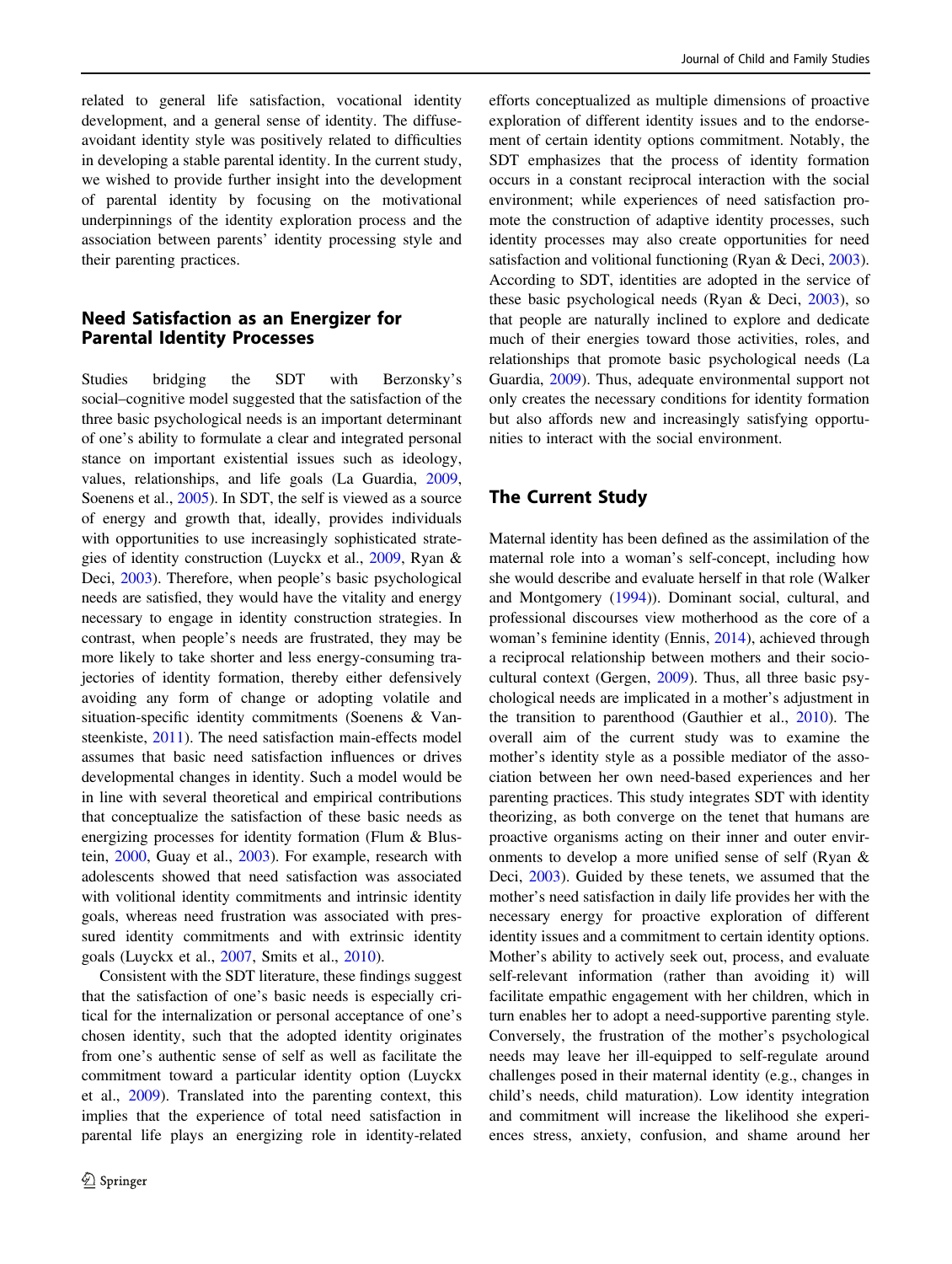<span id="page-4-0"></span>



maternal functioning, thus increasing her use of controlling and chaotic parenting practices.

The hypothesized integrated model is shown in Fig. 1.

This model was tested among mothers of preschool children (aged 3–6 years). Most studies that have examined autonomysupportive and controlling parenting behaviors have focused on parents of adolescents (e.g., de Haan et al., [2013](#page-12-0), Mageau et al., [2015](#page-13-0), [2016](#page-13-0)) or elementary school children (Joussemet et al., [2014](#page-12-0)). The rationale for studying early correlates of parental identity and behavior was based on research indicating that the preschool years are foundational for establishing and supporting children's intellectual and socio-emotional development (Howard and Vasseleu, [2020\)](#page-12-0). Recent studies within the SDT framework demonstrated that preschoolers are highly vulnerable to the short and long-term developmental effects of autonomy-supportive or controlling parenting, including the development of self-regulation and executive functions (Matte-Gagné & Bernier, [2011](#page-13-0), Meuwissen & Carlson, [2015](#page-13-0);[2019](#page-13-0)). In line with the SDT dual-process model (Vansteenkiste & Ryan, [2013](#page-14-0)), we hypothesized that mothers' need satisfaction would be primarily and positively related to their ability to provide their children autonomy-support and structure via informational identity processing style and high identity commitment. In contrast, we hypothesized that need frustration would be primarily and positively associated with psychologically controlling and chaotic parenting through diffuse-avoidant identity processing style and low identity commitment. Finally, we hypothesized that need frustration would be primarily and positively associated with the use of psychological control and structure through normative identity processing style and high identity commitment.

## Method

## Participants

A total of 429 Israeli mothers who had at least one child between the age of 3 and 6 years took part in the study. The majority of these mothers (75.3%) were between the ages of 31 and 40, were married (90.2%), and were employed (93.7%). Of those employed, 74% worked full time and the rest part-time. The number of children ranged from 1 to 7, as 14.7% of the women had one child, 51.7% had two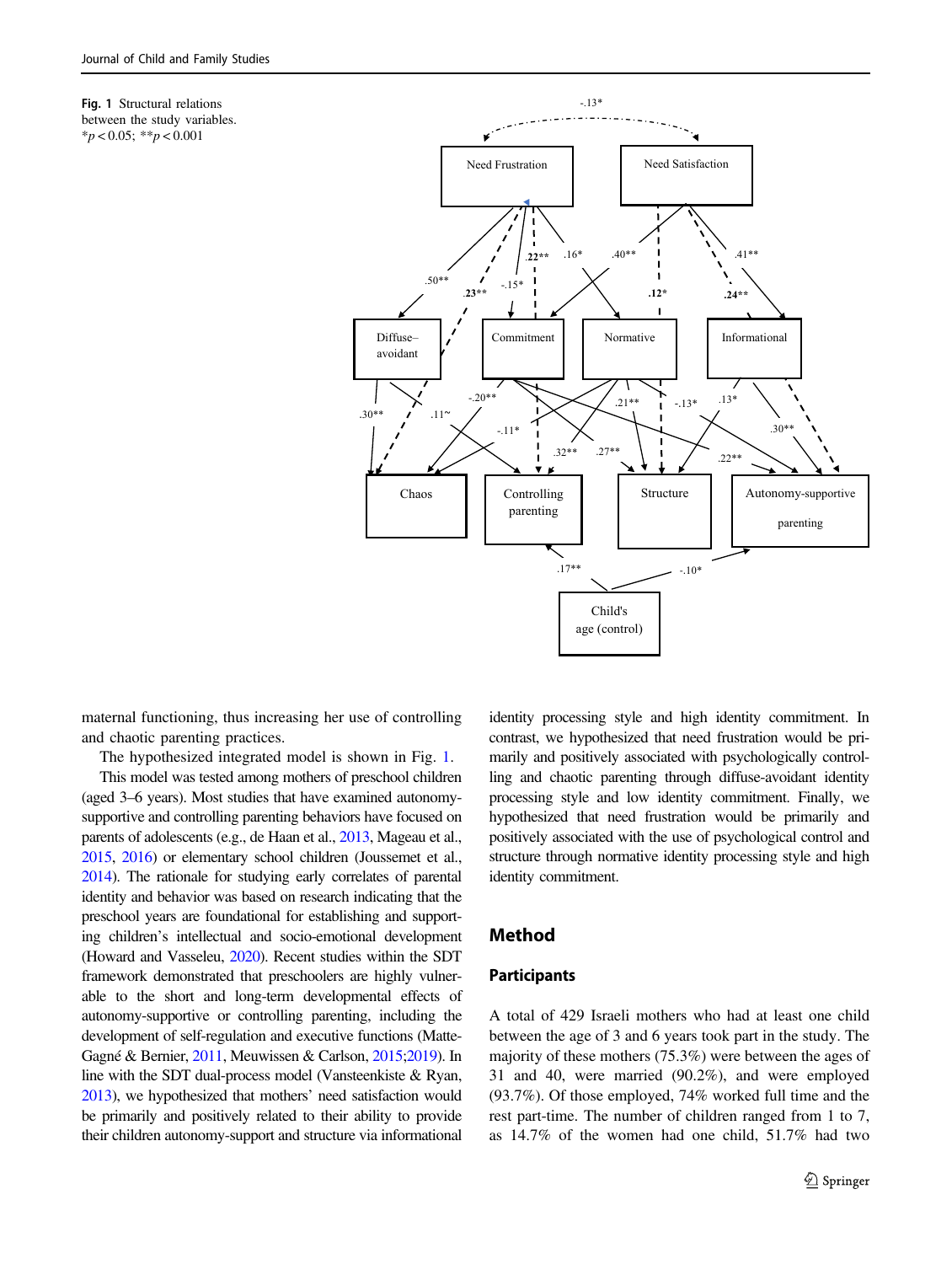children, 21.7% had three children, and the rest had four children or more. About half of the participating mothers (57.8%) referred to their first-born child when answering the questionnaire, 19.8% reported on their second-born child, and the rest reported on their third or more child. Fifty-two percent (52.2%) of the reported children were boys. Almost all mothers were Jewish (98.4%), with various degrees of religious affiliation: most of them were secular (69.9%), 14.5% were traditional, and the rest were religiously observant. Only 1.6% of the sample were Arab mothers. Twelve percent of the participants (12%) immigrated to Israel, mainly from the former Soviet Union. Most participating mothers (84.4%) and their male partners (75%) had an academic degree. To have adequate power to detect a medium effect size in a multiple regression using a twotailed test with six predictors,  $\alpha = 0.05$ , and power = 0.80 (Cohen, [1992\)](#page-11-0), a minimum of 97 participants was required.

#### Procedure

Participants were recruited through an online social networking site (i.e., Facebook) and parents' WhatsApp groups. Participants were invited to complete a 15 min survey about their maternal attitudes, beliefs, and practices. Participants completed the online survey at their convenience. In case the participant had more than one child in the age range of 3–6 years, she was asked to consistently report about one of them. Respondents were informed that participation was voluntary without remuneration and that the responses would be analyzed anonymously. The study was approved by the Institutional Research Ethics Committees and was carried out according to the ethical standards of research with human subjects.

## Measures

Background variables included mothers' and child's age, ethnicity, education level, child's gender, number of children, child's birth order, year of birth, and parents' employment (part-time or full-time).

Basic psychological needs satisfaction/frustration. To capture the experience of satisfaction and frustration of mothers' basic psychological needs, we used the Basic Psychological Needs Scale (BPNS; Chen et al., [2015](#page-11-0)). Participants filled out the full 24-item version that has12 items tapping needs satisfaction, and 12 items tapping need frustration. All items were rated on a 5-point scale ranging from 1 (strongly disagree) to 5 (strongly agree). Each12 item scale has four items tapping autonomy, four items tapping competence, and four items tapping relatedness. For this study, items were adapted to address needs satisfaction and frustration in the maternal role. For instance, the item "I feel I can be myself" was converted to "As a mother, I feel

I can be myself". For each individual, the total needs satisfaction and the total need frustration scores were calculated by taking the means of the 12 needs satisfaction scores and the 12 need frustration scores, respectively. In the current study, the Cronbach's alphas were 0.86 for needs satisfaction and 0.81 for needs frustration.

Identity Style Inventory (ISI-5; Berzonsky et al., [2013](#page-11-0)) indexes three social-cognitive styles of making decisions, coping with personal problems, and negotiating identity issues: (1) The informational-style scale (9 items: e.g., "I've spent a great deal of time thinking seriously about what I should do with my life," "When I have to make a decision, I like to spend a lot of time thinking about my options. (2) The diffuseavoidant-style scale (9 items: e.g., "I'm not really thinking about my future now; it's still a long way off," "Sometimes I refuse to believe a problem will happen, and things manage to work themselves out"): and (3) The normative-style scale (9 items: e.g., "I prefer to deal with situations where I can rely on social norms and standards," "I find it is best for me to rely on the advice of close friends or relatives when I have a problem"). For this study, items were adapted to address the processing style related to the participant's role as a parent. For instance, the item "When I have to make a decision, I like to spend a lot of time thinking about my options" was converted to "When I have to make a decision as a mother, I like to spend a lot of time thinking about my options". Cronbach's alphas were 0.85 for informational-style scale, 0.78 for the diffuse-avoidant-style scale and 0.72 for the normative-style scale. The ISI also includes a separate measure of the strength of Identity Commitment (8 items: e.g., "I have a definite set of values that I use in order to make personal decisions," "I know what I want to do with my future"). Cronbach's alpha for the identity commitment scale was 0.74.

Autonomy- supportive and controlling parenting. To capture the extent to which mothers provide autonomysupportive or controlling parenting, we employed the Perceived Autonomy Support Scale (P-PASS; Mageau et al., [2015](#page-13-0)). This 24-item scale was originally designed to measure young adults' perceptions of their parents' autonomysupportive or controlling parenting (Mageau et al., [2015\)](#page-13-0). For the current study, the items were adapted for self-report responses, such that the mothers were asked to indicate the extent to which they displayed a particular practice in their relationship with their child. The P-PASS measures three autonomy-supportive behaviors and three controlling practices. Autonomy-supportive behaviors are the provision of choice (e.g., 'I provide my child many opportunities to make his/ her own decisions about what he/she is doing''), acknowledgment of the child's feelings (e.g., 'I am open to my child's thoughts and feelings even when they are different from mine"), and provision of a rationale for rules and demands (e.g., 'When I ask my child to do something, I explain why I want him/her to do it").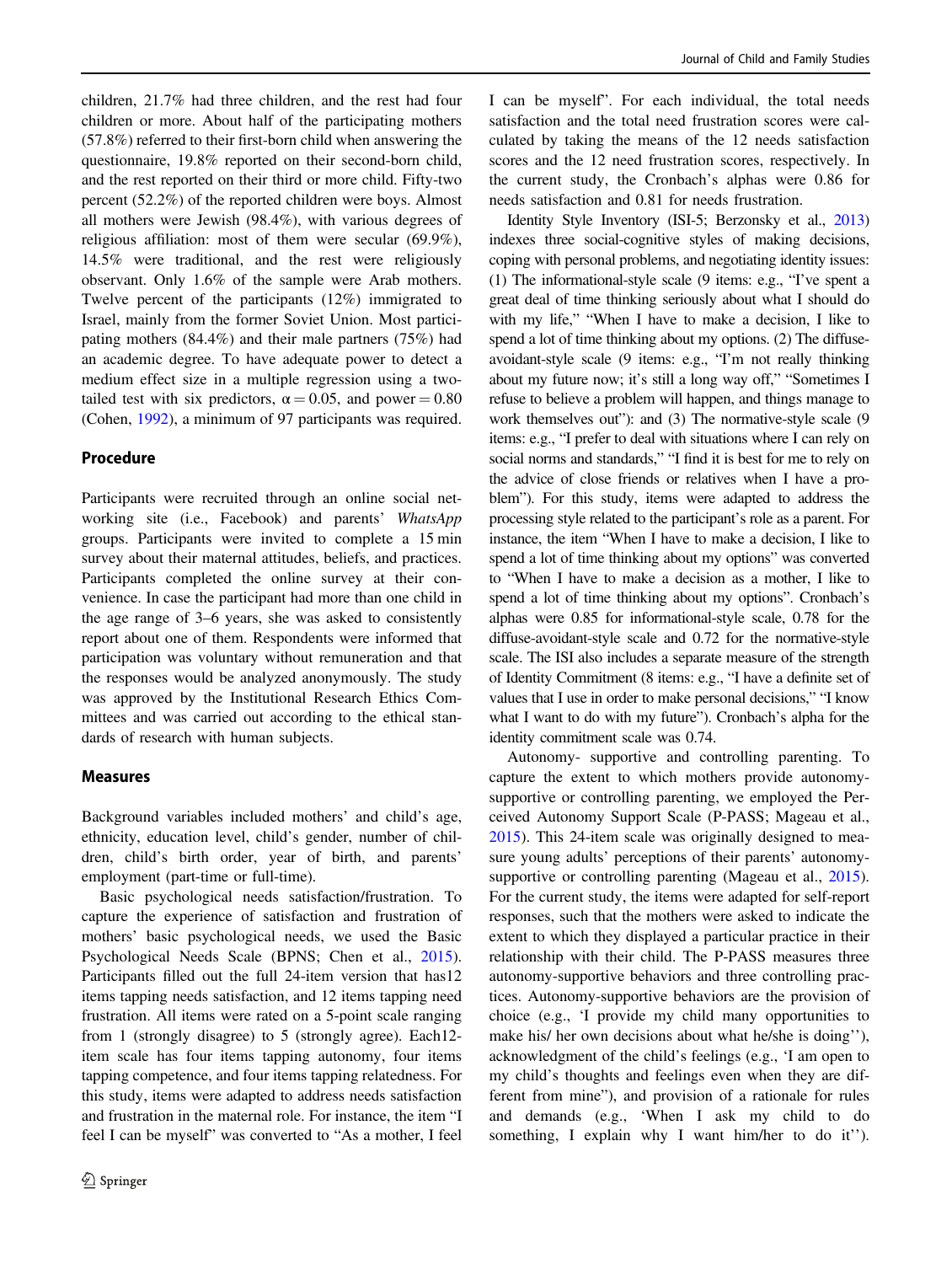| <b>Table 1</b> Descriptive statistics and Correlations across variables $(Y = 427)$ |           |           |           |          |                     |           |           |          |           |          |    |  |
|-------------------------------------------------------------------------------------|-----------|-----------|-----------|----------|---------------------|-----------|-----------|----------|-----------|----------|----|--|
|                                                                                     |           | 2         | 3         | 4        | 5                   | 6         | 7         | 8        | 9         | 10       | 11 |  |
| 1. Need Satisfaction                                                                |           |           |           |          |                     |           |           |          |           |          |    |  |
| 2. Need Frustration                                                                 | $-0.58**$ |           |           |          |                     |           |           |          |           |          |    |  |
| 3. Informational                                                                    | $0.40**$  | $-0.16*$  |           |          |                     |           |           |          |           |          |    |  |
| 4. Normative                                                                        | $-0.036$  | $0.14*$   | $-0.12*$  |          |                     |           |           |          |           |          |    |  |
| 5. Diffuse Avoidant                                                                 | $-0.30**$ | $0.47**$  | $-0.33**$ | $0.39**$ |                     |           |           |          |           |          |    |  |
| 6. Commitment                                                                       | $0.50**$  | $-0.32**$ | $0.47**$  |          | $0.18** -0.40**$    |           |           |          |           |          |    |  |
| 7. Autonomy-supportive Parenting                                                    | $0.50**$  | $-0.26**$ | $0.51**$  |          | $-0.12^*$ $-0.29**$ | $0.40**$  |           |          |           |          |    |  |
| 8. Structure                                                                        | $0.29**$  | $-0.05$   | $0.28**$  |          | $0.22** -0.15*$     | $0.44**$  | $0.43**$  |          |           |          |    |  |
| 9. Chaos                                                                            | $-0.29**$ | $0.39**$  | $-0.23**$ | 0.013    | $0.45**$            | $-0.41**$ | $-0.23**$ | $-0.27$  |           |          |    |  |
| 10. Controlling Parenting                                                           | $-0.22**$ | $0.34**$  | $-0.10*$  | $0.41**$ | $0.32**$            | $-0.01$   | $-0.27**$ | $0.24**$ | $0.36**$  |          |    |  |
| 11. Child's Age                                                                     | 0.00      | $-0.14**$ | 0.00      |          | $0.22** -0.02$      | $0.18**$  | 0.09      | $0.11*$  | $-0.13**$ | $0.21**$ |    |  |
| Mean                                                                                | 3.86      | 1.85      | 3.70      | 2.07     | 1.71                | 3.80      | 4.05      | 3.91     | 1.90      | 2.11     |    |  |
| <b>SD</b>                                                                           | 0.51      | 0.47      | 0.59      | 0.49     | 0.46                | 0.60      | 0.53      | 0.53     | 0.52      | 0.58     |    |  |

Table 1 Descriptive Statistics and Correlations across Variables (N = 429)

 $*_{p}$  < 0.05,  $*_{p}$  < 0.01

Controlling behaviors are guilt-inducing criticisms (e.g., 'I make my child feel guilty for the certain thing he or she does''), use of threats (e.g., 'When my child refuses to do something, I threaten to take away certain privileges to make him/her do it''), and performance pressures (e.g., My child should do his/her best in order me to be proud of it"). Total scores for autonomy support and controlling parenting were obtained by averaging the relevant subscales. Past research shows that autonomy-supportive and controlling behaviors form two separate factors in exploratory factor analyses (Mageau et al. [2015\)](#page-13-0). Answers were rated on a seven-point Likert type scale ranging from 1 (do not agree at all) to 7 (very strongly agree). The Cronbach's alphas were 0.85 for items addressing autonomy-supportive parenting and 0.84 for items addressing controlling parenting.

Structure and chaos - Mothers' use of structure and chaos in their parenting practices were measured by the Parents as Social Context Questionnaire (Skinner et al., [1986](#page-13-0)). Ten items were selected from the questionnaire to tap two parenting dimensions: providing structure (5 items) and chaos (5 items). Examples for the structure dimension are "I make it clear what will happen if my child does not follow our rules" and "I make it clear to my child what I expect from him/her". Examples for the chaotic dimension are "When my child gets in trouble, my reaction is not very predictable" and "My child doesn't seem to know what I expect from him/her". The Cronbach's alphas were 0.67 for items addressing structure and 0.66 for items addressing chaos.

## Data Analysis and Results

We first calculated Pearson correlations for all the research variables. Since the child's age was positively related to normative identity processing style, identity commitment, structure, and controlling parenting and negatively associated with need frustration and chaotic parenting, the correlations were partialled out for the child's age (Table 1). Results showed that when controlling for the reported child's age, mothers' need satisfaction was positively associated with informational identity processing style, identity commitment, as well as with autonomy-supportive and structuring parenting. Mothers' experience of need satisfaction was negatively associated with need frustration, diffuse avoidant identity style, and controlling and chaotic parenting. Mothers' experience of need frustration was positively associated with normative and diffuse avoidant identity style, as well as with psychologically controlling and chaotic parenting styles. Mothers' need frustration was negatively associated with informational style and identity commitment as well as with autonomy-supportive parenting. This set of correlations supported the feasibility of investigating the hypothesized mediation model.

We used structural equation modeling (SEM) with maximum likelihood estimation via AMOS 21 (Arbuckle & Wothke, [2006\)](#page-11-0) to test the fit of the hypothesized model (see Table [2](#page-7-0) and Fig. [1\)](#page-4-0). A child's age served as a covariate. The fit of the model to the data was evaluated using five goodness of fit indices. Two of these indices were absolute: the χ2 statistic, and the Root Mean Square Error of Approximation (RMSEA). The remaining three indices were incremental: The Normed Fit Index (NFI), the Comparative Fit Index (CFI), and the Tucker-Lewis Index (TLI). RMSEA below 0.08, in combination with NFI, CFI, and TLI above 0.90, indicates adequate fit (Preacher & Hayes, [2008](#page-13-0), Schreiber et al., [2006\)](#page-13-0) The model fit to data was adequate, thus confirming the mediation hypothesis:  $\chi^2/df$  $= 3.558, p = 0.000; NFI = 0.96; CFI = 0.97; TLI = 0.90;$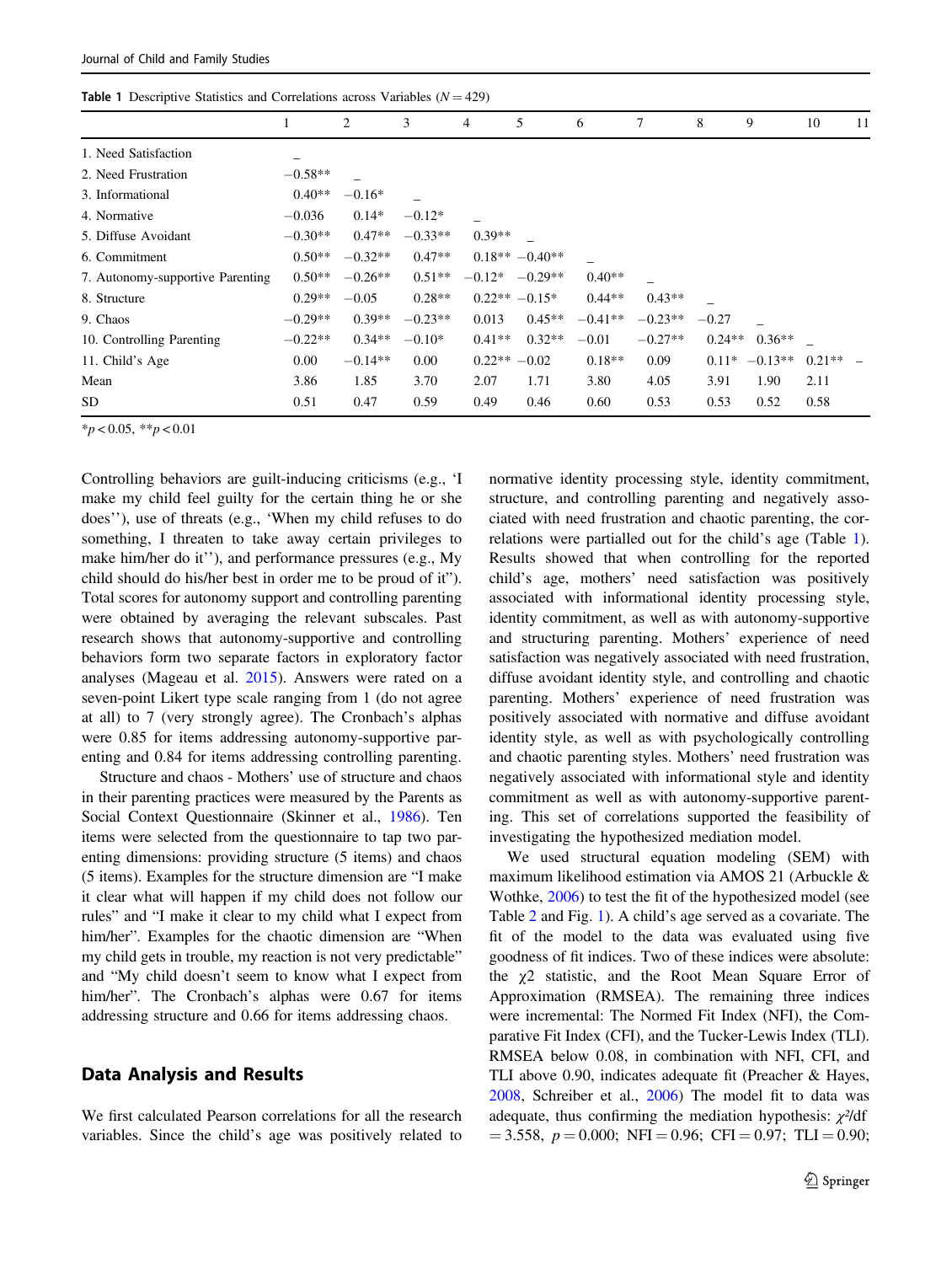Journal of Child and Family Studies

<span id="page-7-0"></span>

| Table 2 Results of a structural<br>equation modeling |                   |                   |                               | $\beta$  | $\boldsymbol{B}$ | S.E.  | C.R.     | $\boldsymbol{P}$ |
|------------------------------------------------------|-------------------|-------------------|-------------------------------|----------|------------------|-------|----------|------------------|
|                                                      | Need Frustration  | $\longrightarrow$ | Commitment                    | $-0.146$ | $-0.188$         | 0.061 | $-3.100$ | 0.002            |
|                                                      | Need Frustration  | $\longrightarrow$ | Diffuse Avoidant              | 0.500    | 0.502            | 0.040 | 12.400   | 0.000            |
|                                                      | Need satisfaction | $\rightarrow$     | Informational                 | 0.409    | 0.471            | 0.049 | 9.628    | 0.000            |
|                                                      | Need satisfaction | $\longrightarrow$ | Commitment                    | 0.396    | 0.467            | 0.056 | 8.328    | 0.000            |
|                                                      | Need Frustration  | $\rightarrow$     | Normative                     | 0.157    | 0.165            | 0.059 | 2.791    | 0.005            |
|                                                      | Need satisfaction | $\rightarrow$     | Normative                     | 0.062    | 0.059            | 0.052 | 1.150    | 0.250            |
|                                                      | Commitment        | $\rightarrow$     | Chaos                         | $-0.198$ | $-0.171$         | 0.047 | $-3.647$ | 0.000            |
|                                                      | Need Frustration  | $\longrightarrow$ | Controlling parenting         | 0.220    | 0.269            | 0.057 | 4.762    | 0.000            |
|                                                      | Need Frustration  | $\rightarrow$     | Chaos                         | 0.227    | 0.253            | 0.052 | 4.851    | 0.000            |
|                                                      | Diffuse-Avoidant  | $\rightarrow$     | Chaos                         | 0.297    | 0.329            | 0.061 | 5.385    | 0.000            |
|                                                      | Informational     | $\rightarrow$     | Structure                     | 0.130    | 0.117            | 0.045 | 2.578    | 0.010            |
|                                                      | Informational     | $\rightarrow$     | Autonomy-supportive Parenting | 0.297    | 0.265            | 0.041 | 6.451    | 0.000            |
|                                                      | Commitment        | $\rightarrow$     | Structure                     | 0.275    | 0.242            | 0.052 | 4.682    | 0.000            |
|                                                      | Commitment        | $\longrightarrow$ | Autonomy-supportive Parenting | 0.218    | 0.190            | 0.047 | 4.057    | 0.000            |
|                                                      | Need Satisfaction | $\rightarrow$     | Autonomy-supportive Parenting | 0.244    | 0.251            | 0.045 | 5.554    | 0.000            |
|                                                      | Need Satisfaction | $\longrightarrow$ | Structure                     | 0.118    | 0.122            | 0.049 | 2.512    | 0.012            |
|                                                      | Normative         | $\rightarrow$     | <b>Controlling Parenting</b>  | 0.321    | 0.374            | 0.059 | 6.349    | 0.000            |
|                                                      | Normative         | $\rightarrow$     | Structure                     | 0.209    | 0.226            | 0.055 | 4.121    | 0.000            |
|                                                      | Normative         | $\rightarrow$     | Autonomy-supportive Parenting | $-0.130$ | $-0.139$         | 0.050 | $-2.807$ | 0.005            |
|                                                      | Diffuse-Avoidant  | $\longrightarrow$ | Controlling Parenting         | 0.110    | 0.134            | 0.070 | 1.922    | 0.055            |
|                                                      | Normative         | $\rightarrow$     | Chaos                         | $-0.101$ | $-0.107$         | 0.051 | $-2.080$ | 0.038            |
|                                                      | Commitment        | $\rightarrow$     | <b>Controlling Parenting</b>  | 0.053    | 0.050            | 0.054 | 0.931    | 0.352            |
|                                                      | Informational     | $\rightarrow$     | Chaos                         | $-0.005$ | $-0.005$         | 0.042 | $-0.111$ | 0.912            |
|                                                      | Informational     | $\rightarrow$     | <b>Controlling Parenting</b>  | $-0.009$ | $-0.008$         | 0.048 | $-0.173$ | 0.863            |
|                                                      | Diffuse-Avoidant  | $\longrightarrow$ | Structure                     | $-0.051$ | $-0.058$         | 0.061 | $-0.956$ | 0.339            |
|                                                      | Diffuse-Avoidant  | $\longrightarrow$ | Autonomy-supportive Parenting | 0.030    | 0.034            | 0.055 | 0.617    | 0.537            |
|                                                      | Child's Age       | $\rightarrow$     | Chaos                         | $-0.030$ | $-0.015$         | 0.020 | $-0.749$ | 0.454            |
|                                                      | Child's Age       | $\rightarrow$     | Controlling Parenting         | 0.172    | 0.095            | 0.023 | 4.062    | 0.000            |
|                                                      | Child's Age       | $\rightarrow$     | Structure                     | 0.010    | 0.005            | 0.022 | 0.238    | 0.812            |
|                                                      | Child's Age       | $\rightarrow$     | Autonomy-supportive Parenting | $-0.110$ | $-0.056$         | 0.020 | $-2.851$ | 0.004            |

 $RMSEA = 0.077$ . Specifically, on the "dark path" mothers' experience of need frustration was positively associated with diffuse avoidant and normative identity styles and negatively associated with commitment. On the "bright path", mothers' need satisfaction was positively associated with informational identity style and high commitment. These identity styles, in turn, were associated with the various parental practices: Diffuse avoidant style was associated with chaotic parenting, and (approaching significance) with controlling parenting. Normative identity style was negatively associated with chaotic parenting and autonomy-supportive parenting and positively associated with controlling and structuring parenting. A high commitment was negatively associated with chaotic parenting and positively associated with structure and autonomy support. Informational style was positively associated with mothers' ability to provide their children structure and autonomy support.

Sobel tests (Sobel ([1982\)](#page-13-0)) were conducted to determine if the indirect effects of identity processing styles and identity commitment on parenting behavior were significant. The Sobel test supported the indirect effect of informational identify processing style on the relationship between mothers' need satisfaction and autonomy support  $(Z = 5.34, p < 0.001)$  as well as on the relationship between mothers' need satisfaction and structure ( $Z = 2.63$ ,  $p =$ 0.004). In addition, the Sobel test supported the indirect effect of diffuse avoidant identify processing style on the relationship of mothers' need frustration with controlling (Z  $= 1.83, p = 0.03$  and chaotic (Z = 5.03, p < 0.001) parenting. Further, the Sobel test supported the indirect effect of normative identify processing style on the relationship of mothers' need frustration with controlling parenting  $(Z =$ 2.44,  $p = 0.007$  and structure  $(Z = 2.30, p = 0.01)$ .

The indirect effects of identity commitment on the relationship of mothers' need satisfaction with autonomy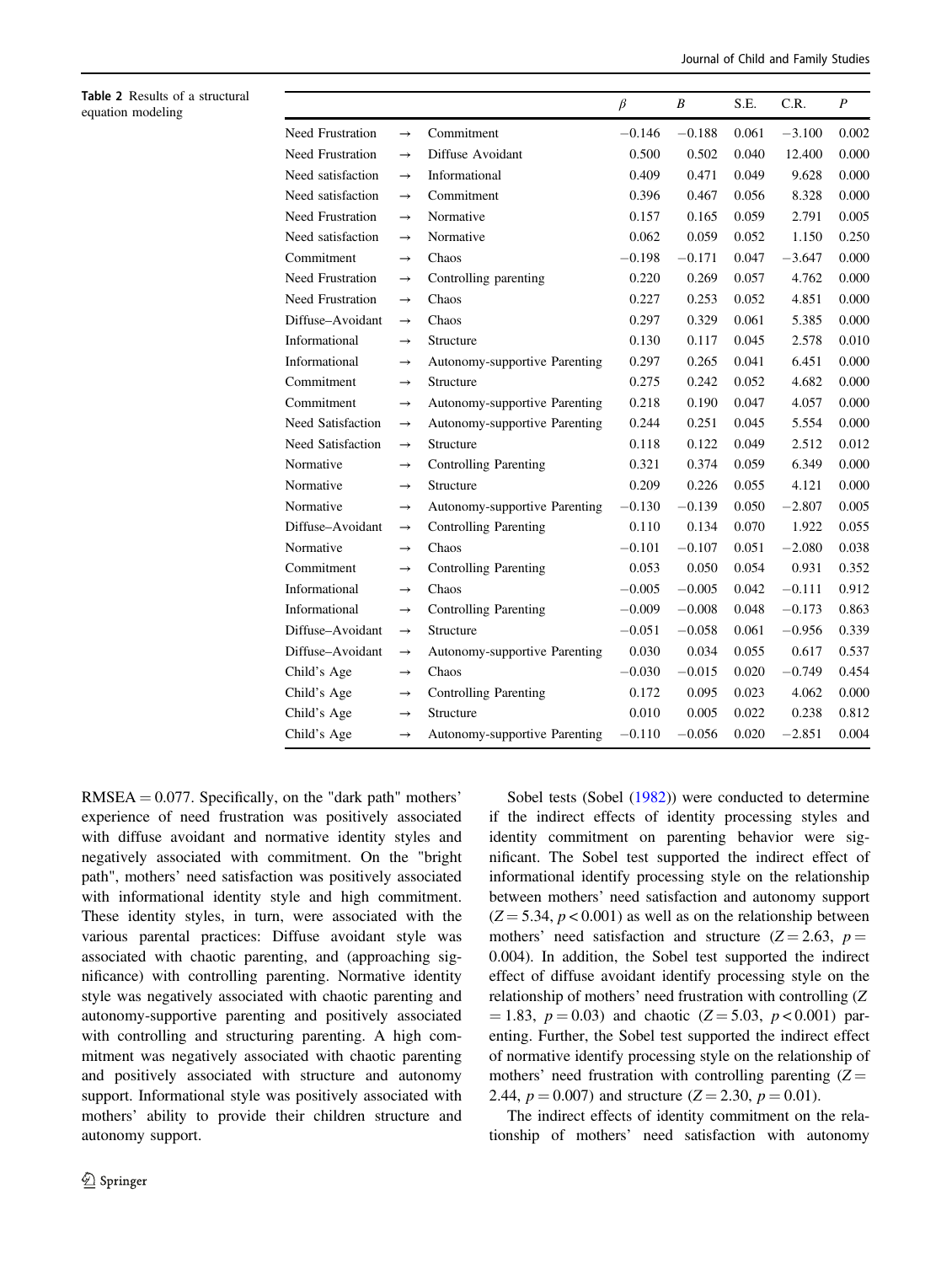support  $(Z = 4.23, p < 0.001)$ , structure  $(Z = 4.27, p <$ 0.001), and chaos  $(Z = -3.73, p < 0.001)$  were all significant. Finally, the Sobel test supported the indirect effect of identity commitment on the relationship of mothers' need frustration with chaotic parenting  $(Z = 2.53, p = 0.005)$  and structure ( $Z = -2.64$ ,  $p = 0.004$ ) but not on the relationship between mothers' need frustration and controlling parenting.

#### Testing Alternative Models

Although the analysis supported the hypothesized model, the findings did not rule out the possibility that other models could fit the data, perhaps even better. Thus, to provide further support for the hypothesized relationships, we tested the fit of two alternative models. In the first alternative model controlling for the child's age, we investigated parenting practices as the exogenous independent variables, need-frustration/satisfaction as mediating variables, and identity styles were the outcomes. We hypothesized direct and indirect effects between parental practices and identity styles. The fit of this model was poor ( $\chi^2/df = 14.114$ ,  $p <$ 0.001; NFI = 0.80; CFI = 0.88; TLI = 0.55; RMSEA = 0.17). Based on the tenets that the process of identity formation occurs in a constant reciprocal interaction with the social environment (Soenens and Vansteenkiste, [2011\)](#page-13-0), we then tested a second model in which we entered the mothers' identity styles as the exogenous independent variables, mothers' need satisfaction and frustration as mediating variables and mothers' parenting practices as outcome variables. Also in this case we hypothesized direct and indirect effects between the exogenous and outcome variables. The fit of this model to the data was as good as the fit of the hypothesized model ( $\chi^2/df = 3.77$ ,  $p < 0.000$ ;  $NFI = 0.96$ ;  $CFI = 0.97$ ;  $TLI = 0.88$ ;  $RMSEA = 0.081$ ). These findings may indicate reciprocal effects between need satisfaction and identity style, as will be further discussed.

# **Discussion**

The current study examined mothers' identity processing styles and identity commitment as possible mediators of the association between their own need-based experiences and parenting practices. In line with our predictions, we found that the satisfaction of mothers' psychological needs was associated with increased openness to new information, higher motivation to revise aspects of their identity when faced with discrepant information about themselves or their children, and with a critical attitude toward the selfconceptions. Mothers who can explore conflicts and issues relevant to their maternal role openly and authentically, in turn, would be more likely to find the inner resources to provide the patient, gentle and clear guidance that characterizes autonomy-supportive and structuring parenting (Brenning et al., [2015](#page-11-0), [2018\)](#page-11-0). The frustration of the mothers' three basic psychological needs limits their active and critical thinking. Such mothers would strive to avoid personal conflicts and identity-relevant problems by procrastinating decisions making and denying conflicting information. Therefore, they would find it difficult to adopt different perspectives and to flexibly adapt their attitudes to the changing needs of their children.

Consistent with recent parenting research within the SDT framework (Slobodin et al., [2020,](#page-13-0) Van der Kapp Deeder, [2017](#page-12-0);[2019\)](#page-12-0), we found that mothers' need satisfaction and need frustration were associated with autonomy-supportive, structuring parenting, and psychologically controlling, chaotic parenting practices, respectively. These findings provide further support for the SDT dual-process model (Vansteenkiste & Ryan, [2013](#page-14-0)), which acknowledges the conditions under which parents tend toward a trajectory of greater support as opposed to the conditions under which parents tend toward a trajectory of greater control (Haerens et al., [2015](#page-12-0)). Overall, these studies suggested that the extent to which psychological need experiences would be translated into particular parenting practices may be explained by the level of parents' psychological resources. When parents' needs are satisfied, they will be able to find the inner psychological and emotional resources to adopt a basic attitude of curiosity, flexibility, and openness (Vansteenkiste & Soenens, [2015\)](#page-14-0). In other words, the satisfaction of parents' psychological needs has a vitalizing effect on parents (Campbell et al., [2018\)](#page-11-0), which in turn leads to an increased capacity to support the child's autonomy. The frustration of parents' psychological needs, in contrast, has an energydepleting effect on parents. Parents whose basic psychological needs are frustrated are more likely to feel pressured, inadequate, and isolated, thus more likely to become preoccupied with their own problems and to enforce their own perspective (Van der Kaap Deeder et al., [2019](#page-12-0)).

The current study adds to the literature linking parents' need satisfaction and their parenting practices by considering identity style and identity commitment as possible mediators of this link. In line with studies in adolescents which found that need satisfaction provides the energy to engage in an open and flexible exploration of different lifestyles as well as the courage to make determined, authentic, and personally endorsed choices in life (Assor et al., [2020](#page-11-0), Bornstein, [2019](#page-11-0)), our results suggest that basic need satisfaction continues to play a crucial role throughout the life course, providing mothers essential resources to explore issues related to their maternal identity.

There are several inter-related trajectories through which mothers' identity processing styles may explain the link between parents' need-based experiences and parenting practices. At the emotional level, different identity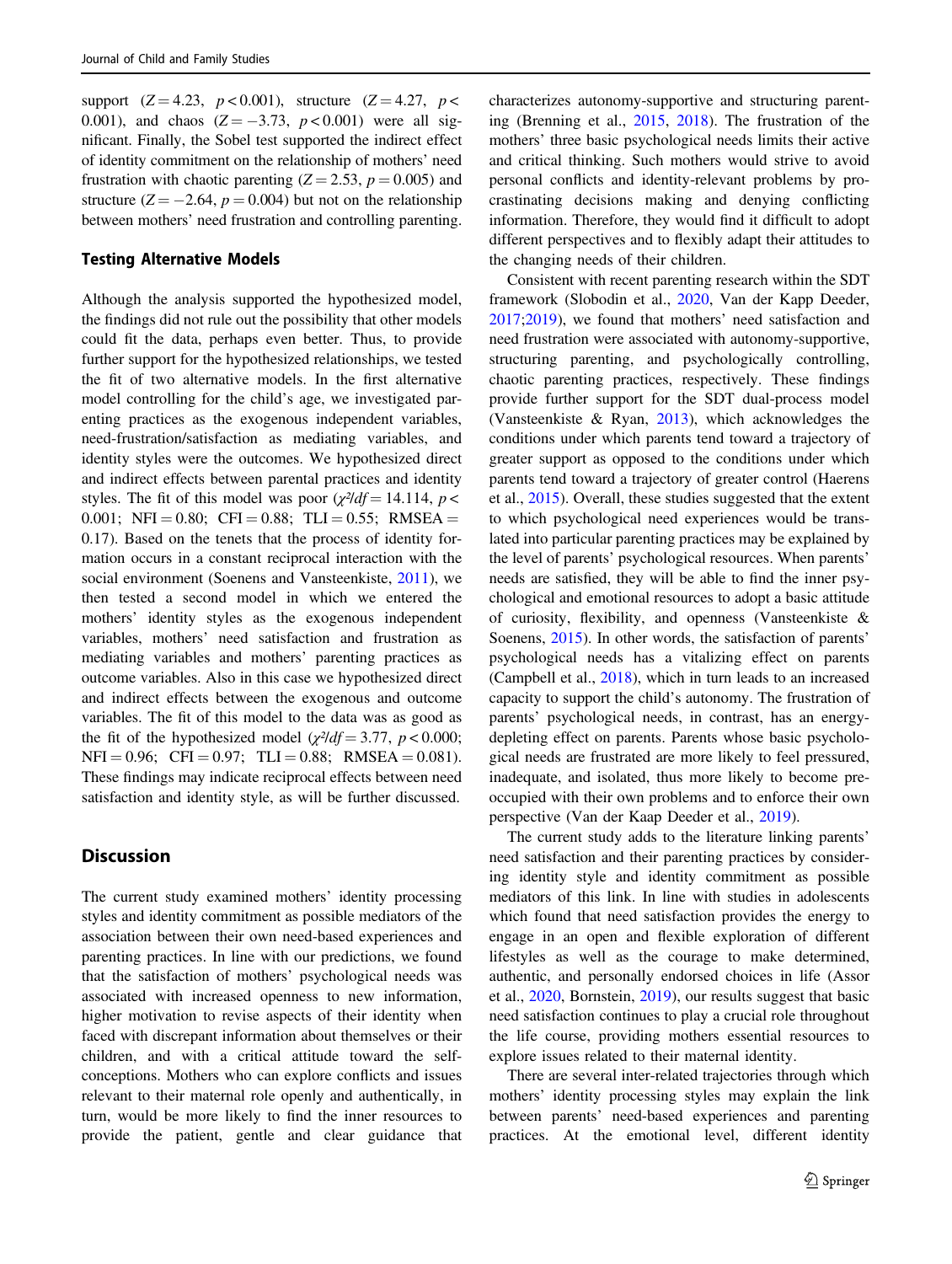processing styles are characterized by varying levels of selfregulatory resources (Berzonsky et al., [2007\)](#page-11-0). Given the key role of an emotionally open, engaging, and responsive approach in the adult-child relationship (Brenning et al., [2020,](#page-11-0) Moè and Katz, [2020a\)](#page-13-0), mothers with low levels of self-regulatory resources will show less emotional availability and responsiveness to the child (Kim, [2010](#page-12-0)) and will be more likely to use harsh or punitive discipline strategies or in intense anger, hostility or frustration externalization (Dix, [1991](#page-11-0)). Moreover, increased confusion and anxiety, typically characterizing individuals with diffuse-avoidant identity style (Hsieh et al., [2019\)](#page-12-0), are considered antecedents of controlling parenting (Grolnick et al., [1996](#page-12-0), Han & Lee, [2019\)](#page-12-0).

At the cognitive level, different identity styles relate differentially to the quality of engagement and information processing (Duriez & Soenens, [2006\)](#page-11-0). Mothers with an informational identity style are more motivated to actively and flexibly seek out, process, and utilize relevant information rather than avoid it or procrastinate their decisions (Distefano et al., [2018](#page-11-0)). Conversely, mothers with diffuseavoidant and normative identity would feel pressured in the face of identity-related conflicts and would be inclined to adopt parenting practices that would protect or enhance their self-worth (Soenens et al., [2012](#page-13-0)).

Finally, mothers' identity processing styles are associated with different parental values and goals. Research showed that an informational style was positively associated with the self-transcendent and openness value dimensions, such as social justice, equality, and honesty, and negatively correlated with hedonistic values (Berzonsky et al., [2011](#page-11-0)). Thus, the behavior of mothers with an informational identity style will be more likely to enhance the child's autonomy by providing child's information rather than evaluation, encouraging self-exploration, independence, and active participation (e.g., in decisions making or in problem-solving) (Grolnick & Pomerantz, [2009](#page-12-0)). Mothers with a diffuse-avoidant style would be more oriented towards self-endorsed, outcome-focused goals (Berzonsky et al., 2011), leading them to overlook the child's frame of reference and adopt more controlling parenting strategies (Mageau et al., [2016](#page-13-0)).

While the diffuse avoidant and informational identity processing styles were clearly related to maladaptive and adaptive paths, respectively, investigating the role of normative identity style revealed a more nuanced picture. Our results suggest that normative identity style mediated the association between mothers' need frustration and their use of psychological control and structure. A normative style is typical of individuals who rely on the prescriptions and expectations held by significant others (such as parents and authority figures) when confronted with identity-relevant problems. Normative individuals are 'closed' to information

that may threaten their hard-core values and beliefs; they hold rigidly organized identity commitments that they defensively strive to preserve and maintain (Berzonsky, [1990](#page-11-0)). Research indicates that adolescents with a normative identity style are firmly committed, display high levels of conscientiousness, and possess a clear idea of their future purposes (Berzonsky, [2003,](#page-11-0) Duriez et al., [2004\)](#page-11-0). However, they also have been found to score high on measures of cultural conservatism, need for structure, and need for cognitive closure (Berzonsky, [2002](#page-11-0), Soenens et al., [2005](#page-13-0)) and low on measures of openness to values, actions, and fantasies (Berzonsky and Sullivan, [1992](#page-11-0)). Consistent with this view, our findings suggest that mothers whose basic needs are frustrated are primarily guided by introjected standards and rely on normative prescriptions and expectations of important authority figures when making identityrelevant decisions. Like mothers with diffuse- avoidant identity styles, mothers with normative identity style would continually accommodate their behaviors and views to current social demands and consequences, without making long-term revisions in their identity structure (Berzonsky, [1990](#page-11-0)). However, their high need for clarity and order combined with the anxiety provoked in ambiguous situations (Soenens et al., [2005\)](#page-13-0) would promote these mothers to adopt practices that support structure, such as defining clear educational purposes, expecting compliance, and setting rules and boundaries.

Guided by evidence for a reciprocal relationship between need-based experiences and identity formation processes, we also tested an alternative model in which identity processing styles served as the exogenous variable and need satisfaction was the predicted variable. In line with previous research (Luyckx et al., [2009\)](#page-13-0), our findings pointed to reciprocal effects between maternal identity processing styles and need-based experiences. Possibly, mothers who experience their environment as supportive were more likely to negotiate identity-related issues and conflicts with their significant others, thus experiencing increased support and a more consolidated identity (Luyckx et al., [2009](#page-13-0)). The crosssectional nature of this study limits our ability to determine whether these effects reinforce each other over time.

Our results should be considered under several limitations. The major limitation of the current study is the exclusive reliance on self-reported data. This method involves problems of shared method variance, such that the associations obtained between mothers' need-based experiences, their identity processing styles, and their parenting practices may become artificially inflated (Liu et al., [2016](#page-12-0)). Using reports from multiple sources would be an effective way of overcoming this limitation. Also, like many other web studies, the self-selection survey and the lack of knowledge about the website members limited our ability to obtain a random sampling (Khazaal et al., [2014\)](#page-12-0).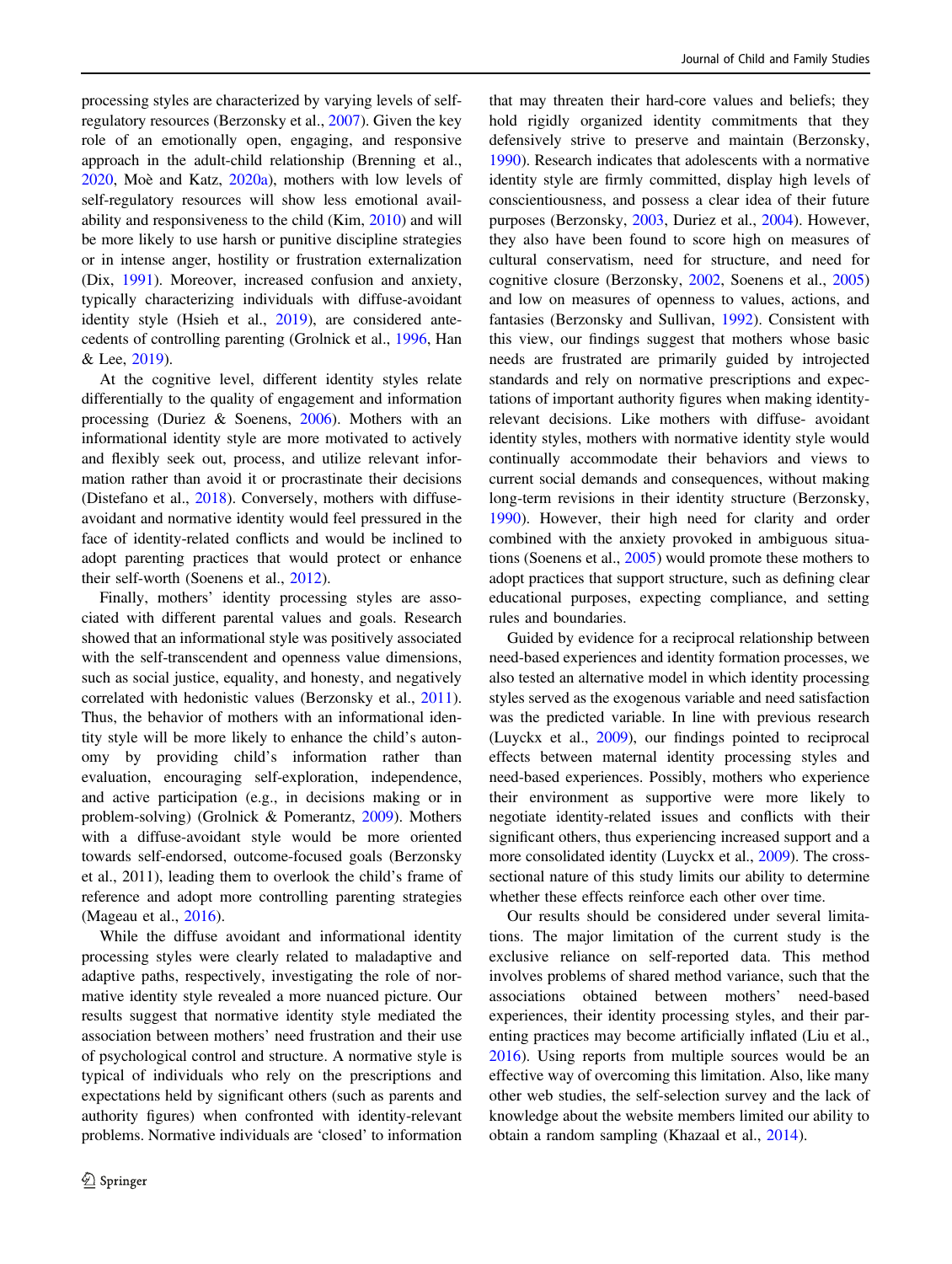<span id="page-10-0"></span>In addition, the current study is limited to the investigation of mothers. This shortcoming limits not only our understanding of the relationship between gender roles, parental identity, and parenting practices but also of how mothers and fathers reciprocally affect each other's parenting (Guay et al., [2018\)](#page-12-0). Investigating the role of parental identity in both parents and their interparental contributions may improve our understanding of predictors of parenting practices, thereby contributing to the explanatory power of the family systems approach.

Second, the cross-cultural nature of the current study does not allow us to draw any conclusions about the causal relationship between the tested variables. Thus, inferences about the direction of the relationships were based on conceptual rather than empirical considerations. Longitudinal data are needed to examine the extent to which changes in identity styles lead to different parenting styles. The current study is also limited to mothers of preschool children, thus cannot be generalized to mothers of children of different ages. Our results suggest that within the small age range investigated, mothers of older children are more likely to have a normative identity processing style and to use more controlling parenting (yet, less chaotic and more structuring). These findings highlight the need to closely investigate how parents' identity processing styles and their parenting styles transform over time. Finally, the sampling method, which was based on snowball sampling and social media networks, may increase the risk for a self-selection bias and may contribute to an unbalanced sample in terms of demographic characteristics, and disclosure of personal information (Hall et al., [2018](#page-12-0)). The fact that we analyzed a non-random sample that included mostly Jewish, educated, employed mothers, limits the generalization of our findings to other socio-cultural contexts or the general population. Prior studies showed that the efficacy of identity and parenting styles were dependent on the socio-cultural context. For example, normative style (Bosma & Kunnen, [2001](#page-11-0)) and controlling parenting practices (Chen et al., [2016\)](#page-11-0) tend to be more effective in contexts where conformity and obedience are expected and valued.

## Implications for Research, Practice, and Theory

This study suggests that mothers whose three basic psychological needs are supported by their social environment would be more likely to establish informational, highly committed identity styles, which are associated with volitional identity commitments and intrinsic identity goals. In contrast, the frustration of mothers' psychological needs has an energy-depleting effect on mothers. These findings suggest that both need satisfaction, and the formation of processing identity style may represent targets for intervention. However, since previous research has pointed to the

time-limited effects of intervention strategies that focus on identity processes (Ferrer-Wreder et al., [2002\)](#page-12-0), need satisfaction could represent an important resource of long-term changes in identity formation (Luyckx et al., [2009\)](#page-13-0). Focusing on need support might be most relevant in contemporary societies that lack structure and guidance on which to rely in forming a sense of parental identity, thereby forcing parents to rely on self-exploration and reflection processes (Piotrowski, [2019](#page-13-0)). Community or school-based interventions that support parent-need satisfaction, may eventually lead parents to establish identities that represent a more authentic expression of their own values and interests (Luyckx et al., [2009\)](#page-13-0). Parents should be encouraged to allocate self, family, and community sources of support and to avoid or minimize need-frustrating environments. Given the importance of contextual factors (e.g., socioeconomic status, ethnicity) in the formation of maternal identity (Lim, [2012\)](#page-12-0), future research, theory, and practice should address the role of social identities in the associations between of mothers' identity, parenting practices, and children's development.

Funding This study was supported by the Israeli Scientific Foundation, grant number 18/864.

#### Compliance with Ethical Standards

Conflict of Interest The authors declare no competing interests.

Ethical Approval The study protocol was approved by the ethics committees of the Ben -Gurion University.

Informed Consent Prior to participation, all subjects were informed about the purpose of the study, the voluntary nature of their participation, data storage and security. They gave written informed consent before participating.

Publisher's note Springer Nature remains neutral with regard to jurisdictional claims in published maps and institutional affiliations.

#### References

- Adams, G. R., Munro, B., Doherty-Poirer, M., Munro, G., Petersen, A. R. & Edwards, J. (2001). Diffuse–avoidance, normative, and informational Identity styles: Using identity theory to predict maladjustment. Identity, 1, 307–320. [https://doi.org/10.1207/](https://doi.org/10.1207/S1532706XID0104_01) [S1532706XID0104\\_01](https://doi.org/10.1207/S1532706XID0104_01).
- Aelterman, N., Vansteenkiste, M., Haerens, L., Soenens, B., Fontaine, J. R., & Reeve, J. (2019). Toward an integrative and fine-grained insight in motivating and demotivating teaching styles: The merits of a circumplex approach. Journal of Educational Psychology, 111, 497–521. <https://doi.org/10.1037/edu0000293>.
- Ahlborg, T., Misvaer, N., & Möller, A. (2009). Perception of marital quality by parents with small children: A follow-up study when the firstborn Is 4 years old. Journal of Family Nursing, 15, 237–263. [https://doi.org/10.1177/1074840709334925.](https://doi.org/10.1177/1074840709334925)
- Ahmad, I., Vansteenkiste, M., & Soenens, B. (2013). The relations of Arab Jordanian adolescents' perceived maternal parenting to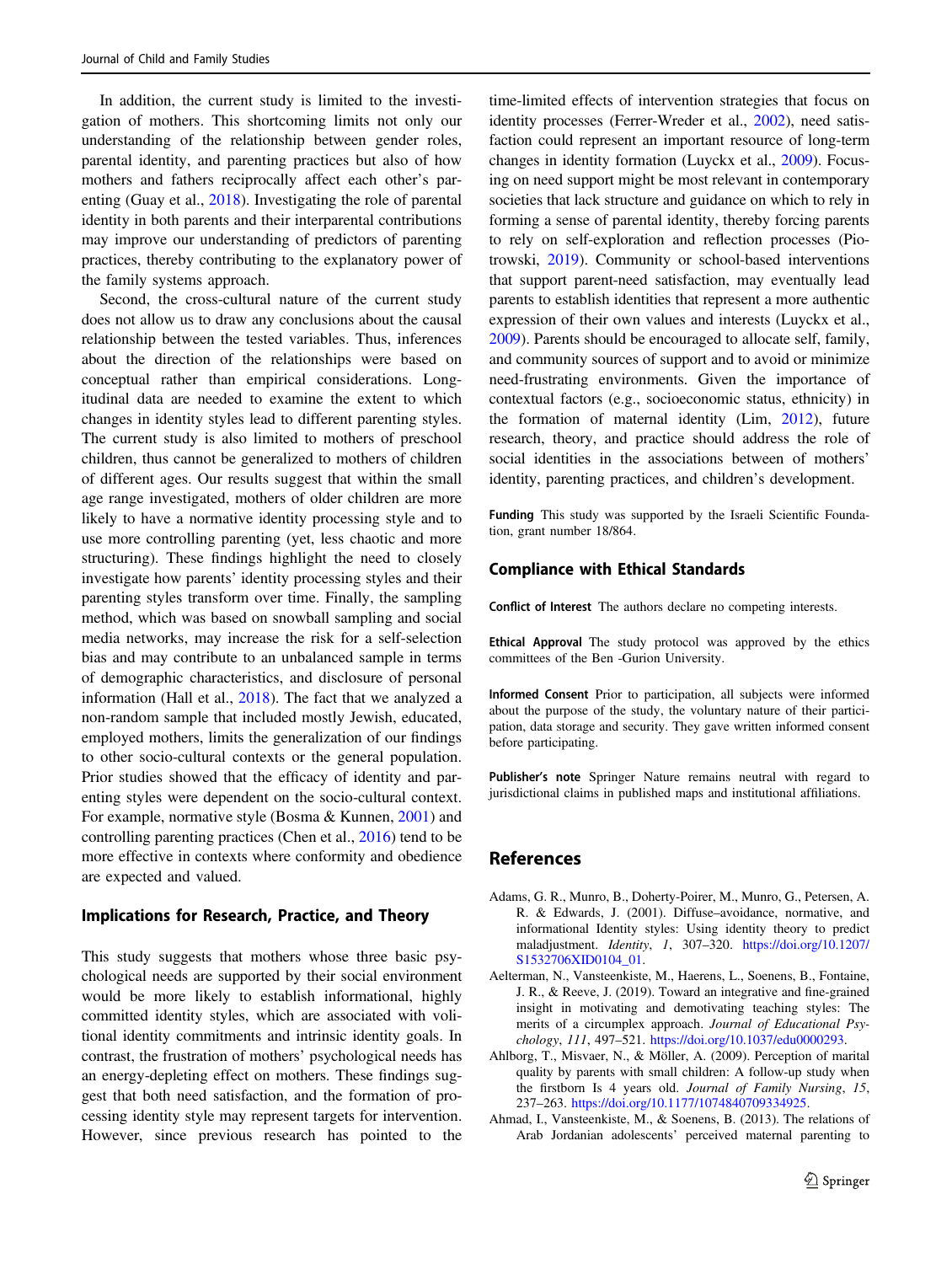<span id="page-11-0"></span>teacher-rated adjustment and problems: The intervening role of perceived need satisfaction. Developmental Psychology, 49, 177–183. <https://doi.org/10.1037/a0027837>.

- Arbuckle, J. L., & Wothke, W. (2006). Amos 7.0 user's guide. SmallWaters Corporation, Chicago, IL.
- Assor, A., Benita, M., Yitshaki, N., Geifman, Y., & Maree, W. (2020). Sense of authentic inner compass as a moral resource across cultures: possible implications for resisting negative peer-pressure and for parenting. Journal of Moral Education, 49, 346–364. <https://doi.org/10.1080/03057240.2020.1727423>. 1-19.
- Assor, A., Soenens, B., Yitshaki, N., Ezra, O., Geifman, Y., & Ohlstein, G. (2020). Towards a wider conception of autonomy support in adolescence: The contribution of reflective inner-compass facilitation to the formation of an authentic inner compass and well-being. Motivation and Emotion, 44, 159–174. [https://doi.](https://doi.org/10.1007/s11031-019-09809-2) [org/10.1007/s11031-019-09809-2](https://doi.org/10.1007/s11031-019-09809-2).
- Bartholomew, K. J., Ntoumanis, N., Ryan, R. M., & Thogersen-Ntoumani, C. (2011). Psychological need thwarting in the sport context: assessing the darker side of athletic experience. Journal of Sport & Exercise Psychology, 33, 75–102. [https://doi.org/10.](https://doi.org/10.1123/jsep.33.1.75) [1123/jsep.33.1.75](https://doi.org/10.1123/jsep.33.1.75).
- Berzonsky, M. D., & Sullivan, C. (1992). Social-Cognitive Aspects of Identity Style: Need for Cognition, Experiential Openness, and Introspection. Journal of Adolescent Research, 7, 140–155. [https://doi.org/10.1177/074355489272002.](https://doi.org/10.1177/074355489272002)
- Berzonsky, M. D., & Neimeyer, G. J. (1994). Ego identity status and identity processing orientation: The moderating role of commitment. Journal of Research in Personality, 28, 425–435. [https://](https://doi.org/10.1006/jrpe.1994.1030) [doi.org/10.1006/jrpe.1994.1030](https://doi.org/10.1006/jrpe.1994.1030).
- Berzonsky, M. D., & Ferrari, J. R. (1996). Identity orientation and decisional strategies. Personality and Individual Differences, 20, 597–606. [https://doi.org/10.1016/0191-8869\(96\)00001-3.](https://doi.org/10.1016/0191-8869(96)00001-3)
- Berzonsky, M. D., Branje, S. J. T., & Meeus, W. (2007). Identityprocessing style, psychosocial resources, and adolescents' perceptions of parent-adolescent relations. The Journal of Early Adolescence, 27, 324–345. <https://doi.org/10.1177/0272431607302006>.
- Berzonsky, M. D., Cieciuch, J., Duriez, B., & Soenens, B. (2011). The how and what of identity formation: Associations between identity styles and value orientations. Personality and Individual Differences, 50, 295–299. [https://doi.org/10.1016/j.paid.2010.10.](https://doi.org/10.1016/j.paid.2010.10.007) [007.](https://doi.org/10.1016/j.paid.2010.10.007)
- Berzonsky, M. D., Soenens, B., Luyckx, K., Smits, I., Papini, D. R., & Goossens, L. (2013). Development and validation of the revised Identity Style Inventory (ISI-5): Factor structure, reliability, and validity. Psychological Assessment, 25, 893–904. [https://doi.org/](https://doi.org/10.1037/a0032642) [10.1037/a0032642](https://doi.org/10.1037/a0032642).
- Berzonsky, M. D. (2003). Identity style and well-being: Does commitment matter? Identity, 3, 131–142. [https://doi.org/10.1207/](https://doi.org/10.1207/S1532706XID030203) [S1532706XID030203.](https://doi.org/10.1207/S1532706XID030203)
- Berzonsky, M. D. (1989). Identity style: Conceptualization and measurement. Journal of Adolescent, 4, 268–28.
- Berzonsky, M. D. (1990). Self-construction across the life-span: A process view of identity development. In G. H. Neimeyer & R. A. Neimeyer (Eds.), Advances in personal construct psychology (pp. 155–186). JAI Press.
- Berzonsky, M. D. (1992). Identity Style Inventory (ISI-3): Revised version. Unpublished measure, Department of Psychology, State University of New York, Cortland, NY.
- Berzonsky, M. D. (2002) Identity Processing Styles, Self Construction, and Personal Epistemic in Assumptions: Asocial-Cognitive Perspective. The Workshop on Social Cognition Adolescence: It's Developmental Significance, Groningen.
- Bornstein, M. H. (2019). Handbook of Parenting Volume 4 Social Conditions and Applied Parenting. New Jersey: Lawrence Erlbaum Associates.
- Bosma, H. A., & Kunnen, E. S. (2001). Determinants and mechanisms in ego identity development: A review and synthesis. Developmental Review, 21, 39–66. <https://doi.org/10.1006/drev.2000.0514>.
- Brenning, K., & Soenens, B. (2017). A self-determination theory perspective on postpartum depressive symptoms and early parenting behaviors. Journal of Clinical Psychology, 73, 1729–1743. <https://doi.org/10.1002/jclp.22480>.
- Brenning, K., Soenens, B., & Vansteenkiste, M. (2015). What's your motivation to be pregnant? Relations between motives for parenthood and women's prenatal functioning. Journal of Family Psychology, 9, 755–765. [https://doi.org/10.1037/fam0000110.](https://doi.org/10.1037/fam0000110)
- Brenning, K., Soenens, B., Mabbe, E., & Vansteenkiste, M. (2018). Ups and downs in the joy of motherhood: maternal well-being as a function of psychological needs, personality, and infant temperament. Journal of Happiness Studies, 20, 229–250. [https://doi.](https://doi.org/10.1007/s10902-017-9936-0) [org/10.1007/s10902-017-9936-0.](https://doi.org/10.1007/s10902-017-9936-0)
- Brenning, K., Soenens, B., Van der Kaap-Deeder, J., Dileman, L., & Vansteenkiste, M. (2020). Psychologically controlling parenting during toddlerhood: The role of mothers' perceived parenting history and emotion regulation style. Journal of Child and Family Studies. [https://doi.org/10.1007/s10826-020-01719-z.](https://doi.org/10.1007/s10826-020-01719-z)
- Campbell, R., Boone, L., Vansteenkiste, M., & Soenens, B. (2018). Psychological need frustration as a transdiagnostic process in associations of self-critical perfectionism with depressive symptoms and eating pathology. Journal of Clinical Psychology, 74, 1775–1790. [https://doi.org/10.1002/jclp.2018.74.issue-10.](https://doi.org/10.1002/jclp.2018.74.issue-10)
- Chen, B., Soenens, B., Vansteenkiste, M., Van Petegem, S., & Beyers, W. (2016). Where do the cultural differences in dynamics of controlling parenting lie? Adolescents as active agents in the perception of and coping with parental behavior. Psychologica Belgica, 56, 169–192. <https://doi.org/10.5334/pb.306>.
- Chen, B., Vansteenkiste, M., Beyers, W., Boone, L., Deci, E. L., Duriez, B., & Verstuyf, J. (2015). Basic psychological need satisfaction, need frustration, and need strength across four cultures. Motivation and Emotion, 39, 216-236. [https://doi.org/10.](https://doi.org/10.1007/s11031-014-9450-1) [1007/s11031-014-9450-1.](https://doi.org/10.1007/s11031-014-9450-1)
- Cohen, J. (1992). Quantitative methods in psychology: a power primer. Psychological Bulletin, 112, 155–159.
- Costa, S., Gugliandolo, M. C., Barberis, N., Cuzzocrea, F., & Liga, F. (2018). Antecedents and consequences of parental psychological control and autonomy support: The role of psychological basic needs. Journal of Social and Personal Relationships, 36, 1168–1189. <https://doi.org/10.1177/0265407518756778>.
- Dieleman, L. M., Soenens, B., Vansteenkiste, M., Prinzie, P., Laporte, N., & De Pauw, S. S. W. (2019). Daily sources of autonomysupportive and controlling parenting in mothers of children with ASD: The role of child behavior and mothers' psychological needs. Journal of Autism and Developmental Disorders, 49, 509–526. [https://doi.org/10.1007/s10803-018-3726-3.](https://doi.org/10.1007/s10803-018-3726-3)
- Distefano, R., Galinsky, E., McClelland, M. M., Zelazo, P. D., & Carlson, S. M. (2018). Autonomy-supportive parenting and associations with child and parent executive function. Journal of Applied Developmental Psychology, 58, 77–85. [https://doi.org/](https://doi.org/10.1016/j.appdev.2018.04.007) [10.1016/j.appdev.2018.04.007](https://doi.org/10.1016/j.appdev.2018.04.007).
- Dix, T. (1991). The affective organization of parenting: Adaptive and maladaptative processes. Psychological Bulletin, 110, 3–25. [https://doi.org/10.1037/0033-2909.110.1.3.](https://doi.org/10.1037/0033-2909.110.1.3)
- Duriez, B., & Soenens, B. (2006). Personality, identity styles and authoritarianism: an integrative study among late adolescents. European Journal of Personality, 20, 397–417. [https://doi.org/](https://doi.org/10.1002/per.589) [10.1002/per.589](https://doi.org/10.1002/per.589).
- Duriez, B., Soenens, B., & Beyers, W. (2004). Religiosity, personality, and identity styles: An integrative study among late adolescents in Flanders (Belgium). Journal of Personality, 72, 877–910. <https://doi.org/10.1111/j.0022-3506.2004.00284.x>.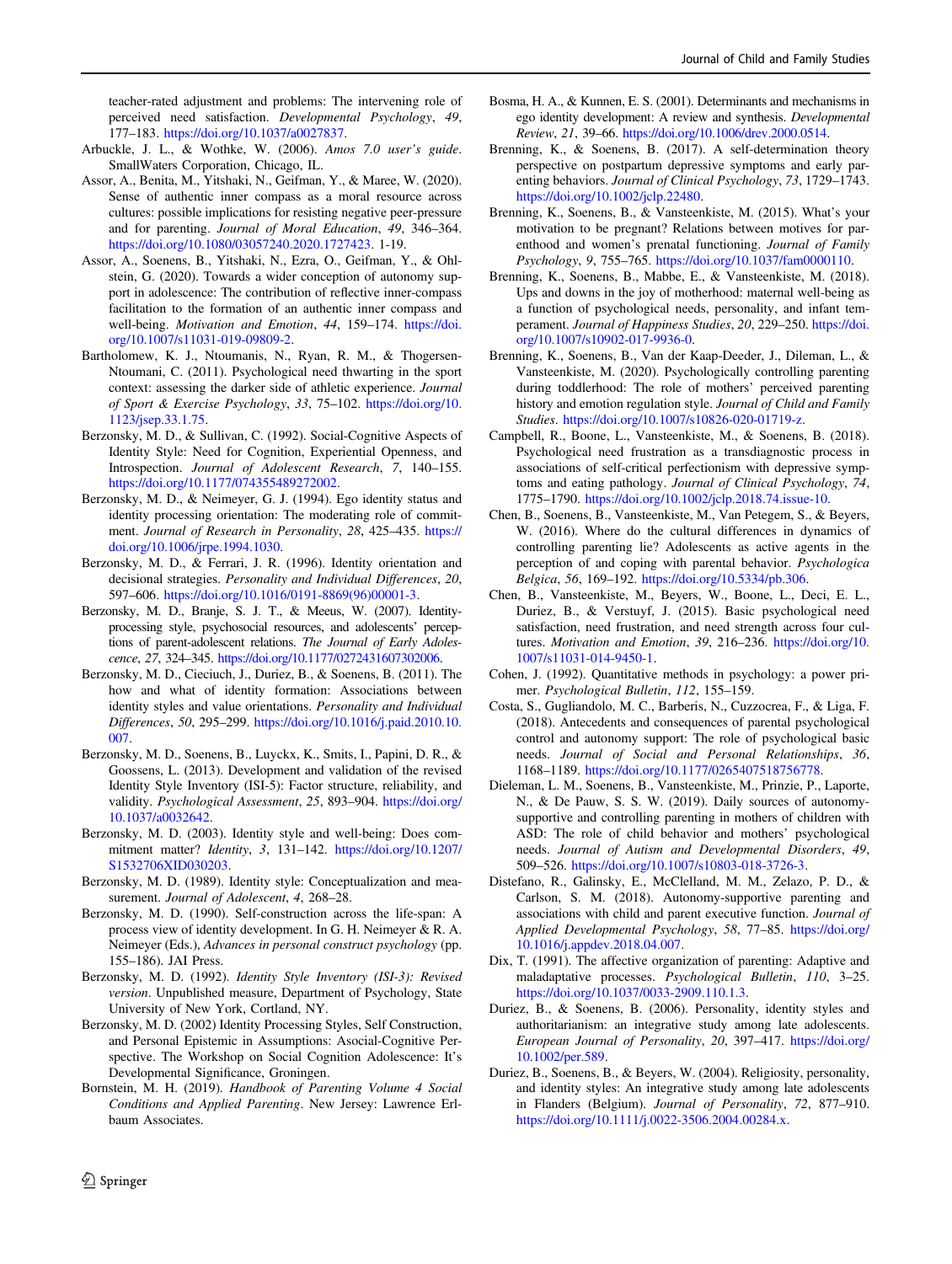- <span id="page-12-0"></span>Ennis, R. L. (2014). Intensive mothering: The cultural construction of modern motherhood. Demeter Press.
- Fadjukoff, P., Pulkkinen, L., Lyyra, A., & Kokko, K. (2016). Parental identity and its relation to parenting and psychological functioning in middle age. Parenting, 16, 87–107. [https://doi.org/10.](https://doi.org/10.1080/15295192.2016.1134989) [1080/15295192.2016.1134989.](https://doi.org/10.1080/15295192.2016.1134989)
- Ferrer-Wreder, L., Lorente, C. C., Kurtines, W., Briones, E., Bussell, J., Berman, S. & Arrufat, O. (2002). Promoting identity development in marginalized youth. Journal of Adolescent Research, 17(2), 168–187. [https://doi.org/10.1177/0743558402172004.](https://doi.org/10.1177/0743558402172004)
- Flum, H., & Blustein, D. L. (2000). Reinvigorating the study of vocational exploration: A framework for research. Journal of Vocational Behavior, 56(3), 380–404. [https://doi.org/10.1006/](https://doi.org/10.1006/jvbe.2000.1721) [jvbe.2000.1721.](https://doi.org/10.1006/jvbe.2000.1721)
- Fracasso, M. P. (2017). The concurrent paths of parental identity and child development. In J. Sinnot (Ed.), Identity flexibility during adulthood. Springer.
- Gauthier, L., Guay, F., Senécal, C., & Pirce, T. (2010). Women' s depressive symptoms during the transition to motherhood the role of competence, relatedness, and autonomy. Journal of Health Psychology, 15, 1145–1156. [https://doi.org/10.1177/](https://doi.org/10.1177/1359105310364170) [1359105310364170](https://doi.org/10.1177/1359105310364170).
- Gergen, K. J. (2009). Relational being: Beyond self and community. Oxford University Press
- Grolnick, W. S., & Pomerantz, E. M. (2009). Issues and challenges in studying parental control: toward a new conceptualization. Child Development Perspectives, 3, 165–170. [https://doi.org/10.1111/j.](https://doi.org/10.1111/j.1750-8606.2009.00099.x) [1750-8606.2009.00099.x](https://doi.org/10.1111/j.1750-8606.2009.00099.x).
- Grolnick, W. S., Weiss, L., McKenzie, L., & Wrightman, J. (1996). Contextual, cognitive and adolescent factors associated with parenting in adolescence. Journal of Youth and Adolescence, 25, 33–54. [https://doi.org/10.1007/BF01537379.](https://doi.org/10.1007/BF01537379)
- La Guardia, J. G. (2009). Developing who I am: A self-determination theory approach to the establishment of healthy identities. Educational Psychologist, 44, 90–104.
- Guay, F., Senécal, C., Gauthier, L., & Fernet, C. (2003). Predicting career indecision: A self-determination theory perspective. Journal of Counseling Psychology, 50, 165–177. [https://doi.org/](https://doi.org/10.1037/0022-0167.50.2.165) [10.1037/0022-0167.50.2.165](https://doi.org/10.1037/0022-0167.50.2.165).
- Guay, F., Ratelle, C. F., Duchesne, S., & Dubois, P. (2018). Mothers' and Fathers' Autonomy-Supportive and Controlling Behaviors: An Analysis of Interparental Contributions. Parenting, 18, 45–65. <https://doi.org/10.1080/15295192.2017.1337461>.
- de Haan, A. D., Soenens, B., Deković, M., & Prinzie, P. (2013). Effects of childhood aggression on parenting during adolescence: The role of parental psychological need satisfaction. Journal of Clinical Child & Adolescent Psychology, 42, 393–40. [https://doi.](https://doi.org/10.1080/15374416.2013.769171) [org/10.1080/15374416.2013.769171.](https://doi.org/10.1080/15374416.2013.769171)
- Haerens, L., Aelterman, N., Vansteenkiste, M., Soenens, B., & Van Petegem, S. (2015). Do perceived autonomy-supportive and controlling teaching relate to physical education students' motivational experiences through unique pathways? distinguishing between the bright and dark side of motivation. Psychology of Sport and Exercise, 16, 26–36. [https://doi.org/10.1016/j.](https://doi.org/10.1016/j.psychsport.2014.08.013) [psychsport.2014.08.013.](https://doi.org/10.1016/j.psychsport.2014.08.013)
- Hall, M., Mazarakis, A., Chorley, M., & Caton, S. (2018). Editorial of the special issue on following user pathways: Key contributions and future directions in cross-platform social media research. International Journal of Human–Computer Interaction, 34, 895–912. [https://doi.org/10.1080/10447318.2018.1471575.](https://doi.org/10.1080/10447318.2018.1471575)
- Han, J. W., & Lee, H. (2019). Effects of parenting stress and controlling parenting attitudes on problem behaviors of preschool children: Latent growth model analysis. Journal of Korean Academy of Nursing, 48, 109–112. [https://doi.org/10.4040/jkan.](https://doi.org/10.4040/jkan.2018.48.1.109) [2018.48.1.109.](https://doi.org/10.4040/jkan.2018.48.1.109)
- Howard, S. & Vasseleu, E. (2020). Self-regulation and executive function longitudinally predict advanced learning in preschool. Frontiers in Psychology. [https://doi.org/10.3389/fpsyg.2020.00049.](https://doi.org/10.3389/fpsyg.2020.00049)
- Hsieh, K. Y., Hsiao, R. C., Yang, Y. H., Lee, K. H., & Yen, C. F. (2019). Relationship between self-identity confusion and internet addiction among college students: The mediating effects of psychological inflexibility and experiential avoidance. International Journal of Environmental Research and Public Health, 16, 3225. [https://doi.org/10.3390/ijerph16173225.](https://doi.org/10.3390/ijerph16173225)
- Joussemet, M., Mageau, G. A., & Koestner, R. (2014). Promoting optimal parenting and children's mental health: A preliminary evaluation of the how-to parenting program. Journal of Child and Family Studies, 23, 949–964. <https://doi.org/10.1007/s10826-013-9751-0>.
- van der Kaap-Deeder, J., Vansteenkiste, M., Soenens, B., & Mabbe, E. (2017). Children's daily well-being: The role of mothers', teachers', and siblings' autonomy support and psychological control. Developmental Psychology, 53, 237–251. [https://doi.org/10.](https://doi.org/10.1037/dev0000218) [1037/dev0000218](https://doi.org/10.1037/dev0000218).
- van der Kaap-Deeder, J., Vansteenkiste, M., Soenens, B., Loeys, T., Mabbe, E., & Gargurevich, R. (2015). From autonomysupportive parenting to autonomy-supportive sibling interactions: The role of psychological need satisfaction. Personality and Social Psychology Bulletin, 41, 1590–1604. [https://doi.org/](https://doi.org/10.1177/0146167215602225) [10.1177/0146167215602225.](https://doi.org/10.1177/0146167215602225)
- van der Kaap-Deeder, J., Soenens, B., Mabbe, E., Dieleman, L., Mouratidis, A., Campbell, R., & Vansteenkiste, M. (2019). From daily need experiences to autonomy-supportive and controlling. parenting via psychological availability and stress. Parenting, 19, 177–202. <https://doi.org/10.1080/15295192.2019.1615791>.
- Katz, I., Kaplan, A., & Buzukashvily, T. (2011). The role of parents' motivation in students' autonomous motivation for doing homework. Learning and Individual Differences, 21, 376–386. [https://](https://doi.org/10.1016/j.lindif.2011.04.001) [doi.org/10.1016/j.lindif.2011.04.001](https://doi.org/10.1016/j.lindif.2011.04.001).
- Katz, I., Lemish, D., Cohen, R., & Arden, A. (2019). When parents are inconsistent: Parenting style and adolescents' involvement in cyberbullying. Journal of Adolescence, 74, 1–12. [https://doi.org/](https://doi.org/10.1016/j.adolescence.2019.04.006) [10.1016/j.adolescence.2019.04.006](https://doi.org/10.1016/j.adolescence.2019.04.006).
- Khazaal, Y., van Singer, M., Chatton, A., Achab, S., Zullino, D., Rothen, S., Khan, R., Billieux, J., & Thorens, G. (2014). Does self-selection affect samples' representativeness in online surveys? An investigation in online video game research. Journal of Medical Internet Research, 16, e164. [https://doi.org/10.2196/](https://doi.org/10.2196/jmir.2759) [jmir.2759](https://doi.org/10.2196/jmir.2759).
- Kim, B. R. (2010). Mothers' affect dysregulation, depressive symptoms, and emotional availability during mother-infant interaction (Unpublished master thesis). The Pennsylvania State University.
- Lim, J. (2012). The intersection of motherhood identity with culture and class: A qualitative study of East Asian mothers in England. (Unpublished Ph.D thesis). University of Bath. Retrieved from: [https://researchportal.bath.ac.uk/en/studentTheses/the](https://researchportal.bath.ac.uk/en/studentTheses/the-intersection-of-motherhood-identity-with-culture-and-class-a-)[intersection-of-motherhood-identity-with-culture-and-class-a-](https://researchportal.bath.ac.uk/en/studentTheses/the-intersection-of-motherhood-identity-with-culture-and-class-a-)
- Liu, W. C., Wang, J. C. K., & Ryan, R. M. (Eds.) (2016). Building autonomous learners: perspectives from research and practice using self-determination theory. Singapore: Springer.
- Lutwak, N., Ferrari, J. R., & Cheek, J. M. (1998). Shame, guilt, and identity in men and women: The role of identity orientation and processing style in moral affects. Personality and Individual Differences, 25, 1027–1036. [https://doi.org/10.1016/S0191-8869](https://doi.org/10.1016/S0191-8869(98)00067-1) [\(98\)00067-1](https://doi.org/10.1016/S0191-8869(98)00067-1).
- Luyckx, K., Soenens, B., Goossens, L., & Vansteenkiste, M. (2007). Parenting, identity formation, and college adjustment: A mediation model with longitudinal data. Identity: An International Journal of Theory and Research, 7, 309-330. [https://doi.org/10.](https://doi.org/10.1080/15283480701600785) [1080/15283480701600785](https://doi.org/10.1080/15283480701600785).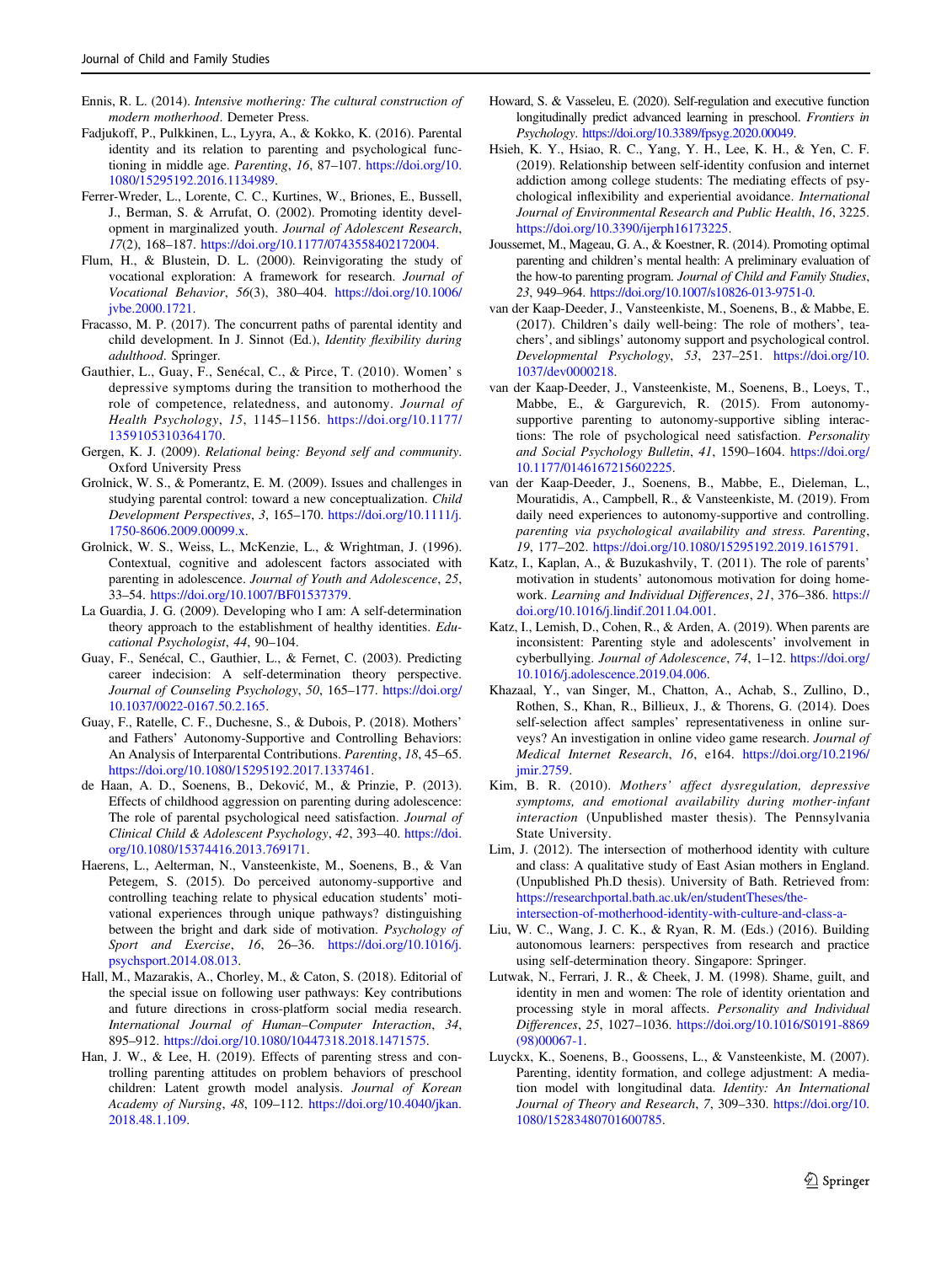- <span id="page-13-0"></span>Luyckx, K., Vansteenkiste, M., Goossens, L., & Duriez, B. (2009). Basic need satisfaction and identity formation: Bridging selfdetermination theory and process-oriented identity research. Journal of Counseling Psychology, 56, 276–288. [https://doi.org/](https://doi.org/10.1037/a0015349) [10.1037/a0015349](https://doi.org/10.1037/a0015349).
- Mabbe, E., Soenens, B., Vansteenkiste, M., van der Kaap Deeder, J., & Mouratidis, A. (2018). Day-to-day variation in autonomysupportive and controlling parenting: The role of parents' daily experiences of need satisfaction and need frustration. Parenting, 18, 86–109. [https://doi.org/10.1080/15295192.2018.1444131.](https://doi.org/10.1080/15295192.2018.1444131)
- Mageau, G. A., Bureau, J. S., Ranger, F., Allen, M.-P., & Soenens, B. (2016). The role of parental achievement goals in predicting autonomy-supportive and controlling parenting. Journal of Child and Family Studies, 25, 1702–1711. [https://doi.org/10.1007/](https://doi.org/10.1007/s10826-015-0341-1) [s10826-015-0341-1.](https://doi.org/10.1007/s10826-015-0341-1)
- Mageau, G. A., Ranger, F., Joussemet, M., Koestner, R., Moreau, E., & Forest, J. (2015). Validation of the Perceived Parental Autonomy Support Scale (P-PASS). Canadian Journal of Behavioral Science, 47, 251–262. <https://doi.org/10.1037/a0039325>.
- Marbell, K. N., & Grolnick, W. S. (2013). Correlates of parental control and autonomy support in an interdependent culture: A look at Ghana. Motivation and Emotion, 37, 79–92. [https://doi.](https://doi.org/10.1007/s11031-0129289-2) [org/10.1007/s11031-0129289-2](https://doi.org/10.1007/s11031-0129289-2).
- Matte-Gagné, C., & Bernier, A. (2011). Prospective relations between maternal autonomy support and child executive functioning: investigating the mediating role of child language ability. Journal of Experimental Child Psychology, 110, 611–625. [https://doi.org/](https://doi.org/10.1016/j.jecp.2011.06.006) [10.1016/j.jecp.2011.06.006.](https://doi.org/10.1016/j.jecp.2011.06.006)
- Meuwissen, A. S., & Carlson, S. M. (2015). Fathers matter: The role of father parenting in preschoolers' executive function development. Journal of Experimental Child Psychology, 140, 1–15. [https://](https://doi.org/10.1016/j.jecp.2015.06.010) [doi.org/10.1016/j.jecp.2015.06.010](https://doi.org/10.1016/j.jecp.2015.06.010).
- Meuwissen, A. S., & Carlson, S. M. (2019). An experimental study of the effects of autonomy support on preschoolers' self-regulation. Journal of Applied Developmental Psychology, 60, 11–23. [https://doi.org/10.1016/j.appdev.2018.10.001.](https://doi.org/10.1016/j.appdev.2018.10.001)
- Moè, A., & Katz, I. (2020a). Emotion regulation and need satisfaction shape a motivating teaching style. Teachers and Teaching. <https://doi.org/10.1080/13540602.2020.1777960>.
- Moè, A., & Katz, I. (2020b). Self-compassionate teachers are more autonomy supportive and structuring whereas self-derogating teachers are more controlling and chaotic: The mediating role of need satisfaction and burnout. Teaching and Teacher Education, 96. [https://doi.org/10.1016/j.tate.2020.103173.](https://doi.org/10.1016/j.tate.2020.103173)
- Perun, M. (2013). Maternal identity of women in the postpartum period. Journal of Education Culture and Society. [https://doi.org/](https://doi.org/10.15503/jecs20131-95-105) [10.15503/jecs20131-95-105.](https://doi.org/10.15503/jecs20131-95-105)
- Piotrowski, K. (2018). Adaptation of the Utrecht-Management of Identity Commitments Scale (U-MICS) to the measurement of the parental identity domain. Scandinavian Journal of Psychology, 59, 157–166. [https://doi.org/10.1111/sjop.12416.](https://doi.org/10.1111/sjop.12416)
- Piotrowski, K. (2020). How good it would be to turn back time: Adult attachment and perfectionism in mothers and their relationships with the processes of parental identity formation. Psychologica Belgica, 60, 55–72. [https://doi.org/10.5334/pb.492.](https://doi.org/10.5334/pb.492)
- Piotrowski, K. (2019). Dimensions of Parental Identity and Their Relationships with Adult Attachment and Perfectionism in Mothers. Poland: University of Social Sciences and Humanities. <https://doi.org/10.31234/osf.io/ka6p>.
- Preacher, K. J., & Hayes, A. F. (2008). Asymptotic and resampling strategies for assessing and comparing indirect effects in multiple mediator models. Behavior Research Methods, 40, 879–891. [https://doi.org/10.3758/BRM.40.3.879.](https://doi.org/10.3758/BRM.40.3.879)
- Ricard, N. C., & Pelletier, L. G. (2016). Dropping out of high school: The role of parent and teacher self-determination support, reciprocal friendships and academic motivation. Contemporary

Educational Psychology, 44–45, 32–40. [https://doi.org/10.1016/j.](https://doi.org/10.1016/j.cedpsych.2015.12.003) [cedpsych.2015.12.003.](https://doi.org/10.1016/j.cedpsych.2015.12.003)

- Ross-Plourde, M., & Basque, D. (2019). Motivation to become a parent and parental satisfaction: The mediating effect of psychological needs satisfaction. Journal of Family Issues, 40, 1255–1269. <https://doi.org/10.1177/0192513X19836458>.
- Ryan, R. M., & Deci, E. L. (2003). On assimilating identities to the self: A self-determination theory perspective on internalization and integrity within cultures. In M. R. Leary & J. P. Tangney (Eds.), Handbook of self and identity (p. 253–272). The Guilford Press.
- Schreiber, J. B., Nora, A., Stage, F. K., Barlow, E. B., & King, K. (2006). Reporting structural equation modeling and confirmatory factor analysis results: A review. The Journal of Educational Research, 99, 323–338. <https://doi.org/10.3200/JOER.99.6.323-338>.
- Schwartz, S. J., Mullis, R. L., Waterman, A. S., & Dunham, R. M. (2000). Ego identity status, identity style, and personal expressiveness: An empirical investigation of three convergent constructs. Journal of Adolescent Research, 15, 504–521. [https://doi.](https://doi.org/10.1177/0743558400154005) [org/10.1177/0743558400154005](https://doi.org/10.1177/0743558400154005).
- Sierens, E., Vansteenkiste, M., Goossens, L., Soenens, B., & Dochy, F. (2009). The synergistic relationship of perceived autonomy support and structure in the prediction of self-regulated learning. British Journal of Educational Psychology, 79, 57–68. [https://](https://doi.org/10.1348/000709908X304398) [doi.org/10.1348/000709908X304398.](https://doi.org/10.1348/000709908X304398)
- Skinner, E. A., Wellborn, J. G., & Regan, C. (1986). The Parents as Social Context Questionnaire (PASCQ): Parent- and childreports of parent involvement, structure, and autonomy support. (Tech Rep.). University of Rochester.
- Slobodin, O., Cohen, R., Arden, A. & Katz, I. (2020). Mothers' need frustration and controlling parenting: The moderating role of maternal guilt. Journal of Child and Family Studies. [https://doi.](https://doi.org/10.1007/s10826-020-01720-6) [org/10.1007/s10826-020-01720-6](https://doi.org/10.1007/s10826-020-01720-6).
- Smits, I., Soenens, B., Vansteenkiste, M., Luyckx, K., & Goossens, L. (2010). Why do adolescents gather information or stick to parental norms? Examining autonomous and controlled motives behind adolescents' identity style. Journal of Youth and Adolescence, 39, 1343–1356. [https://doi.org/10.1007/s10964-009-9469-x.](https://doi.org/10.1007/s10964-009-9469-x)
- Sobel, M. E. (1982). Asymptotic intervals for indirect effects in structural equations models. In S. Leinhart (Ed.), Sociological methodology. (pp. 290-312). Jossey-Bass
- Soenens, B., Berzonsky, M. D., Vansteenkiste, M., Beyers, W., & Goossens, L. (2005). Identity styles and causality orientations: In search of the motivational underpinnings of the identity exploration process. European Journal of Personality, 19, 427–442. [https://doi.org/10.1002/per.551.](https://doi.org/10.1002/per.551)
- Soenens, B., Neyrinck, S., Vansteenkiste, M., Dezutter, J., Hutsebaut, D., & Duriez, B. (2012). How do perceptions of God as autonomy supportive or controlling relate to individuals' social-cognitive processing of religious contents? The role of motives for religious behavior. The International Journal for the Psychology of Religion, 22, 10–30. <https://doi.org/10.1080/10508619.2012.634781>.
- Soenens, B., & Vansteenkiste, M. (2011). When is identity congruent with the self? A self-determination theory perspective. In S. J. Schwartz, K. Luyckx, & V. L. Vignoles (Eds.), Handbook of identity theory and research (p. 381-401). Springer Science + Business Media.
- Soenens, B., Deci, E. L., & Vansteenkiste, M. (2017). How parents contribute to children's psychological health: The critical role of psychological need support. In L. Wehmeyer, T. D. Little, S. J. Lopez, K. A. Shogren & R. Ryan (Eds.), Development of self-determination through the life-course (pp. 171–187). Springer, New York.
- Su, Y., Doerr, H. S., Spinath, F. M., Johnson, W., & Shi, J. (2014). The role of parental control in predicting school achievement independent of intelligence. Learning and Individual Differences. [https://doi.org/10.1016/j.lindif.2014.11.023.](https://doi.org/10.1016/j.lindif.2014.11.023)